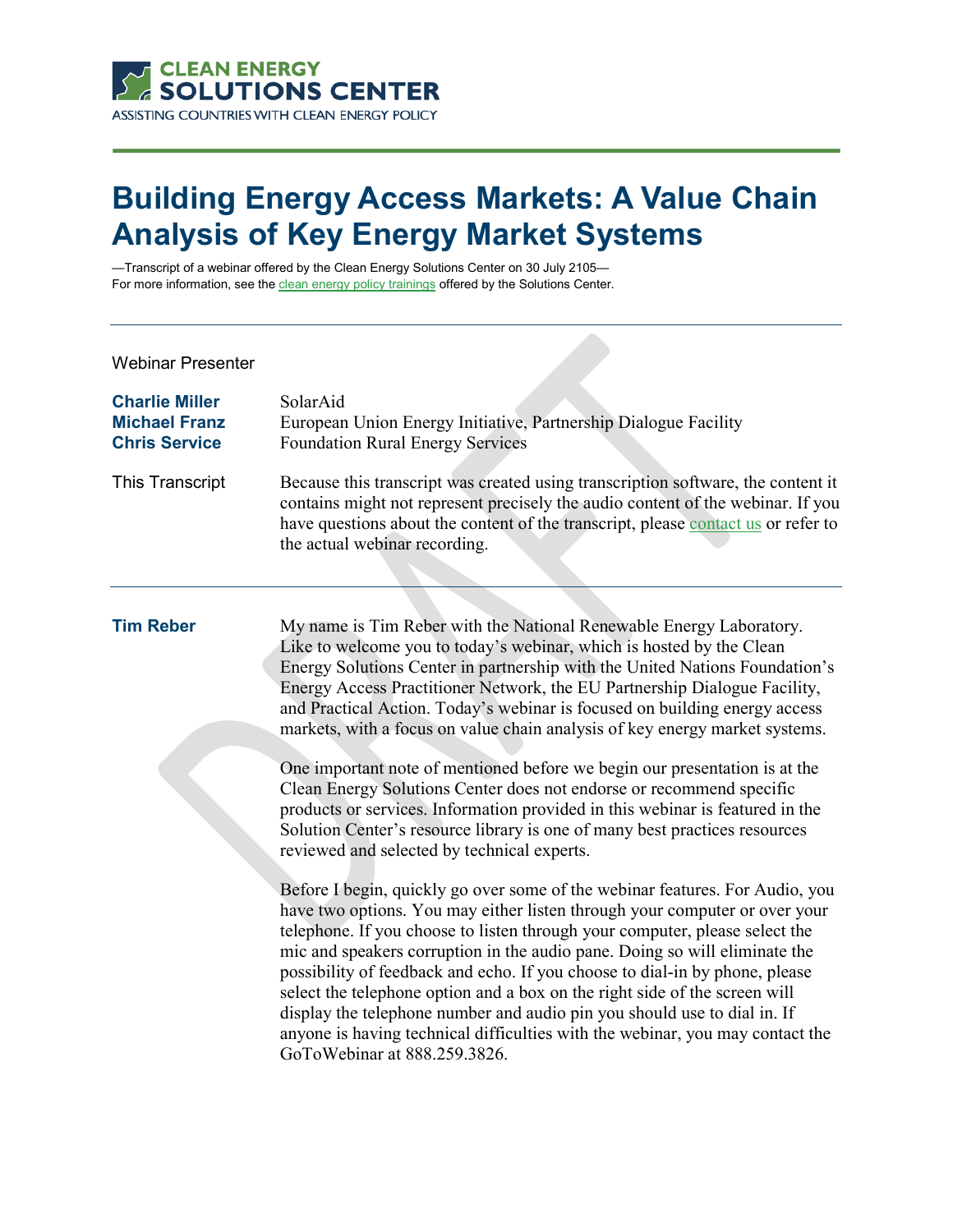If you would like to ask a question, and we ask that you please do, you can use the questions pane, also on the right side of the screen. You may type in your question directly. We have quite a few panelists today, so we asked that when you do ask questions, please try to indicate which panelist specifically you'd like to answer your question. Or if more than one, you can indicate that as well.

If you are having difficulty viewing the material for the webinar portal, you will find PDF copies of the presentations at cleanenergy solutions.org/training and you may follow along as the speakers present. Also, an audio recording and the presentation will be posted to the Solution Center training page within a few weeks and will be added to the Solution Center YouTube channel where you will also find other informative webinars and video interviews with thought leaders on clean energy policy topics.

Today's webinar agenda is centered around the presentations from our guest panelists, Michael Franz, Charlie Miller, and Christopher Service. These panelists have been kind enough to join us today to showcase building energy access markets framework. This publication, developed by Practical Action Consulting, offers policymakers and practitioners a method for designing and delivering intervention that can achieve scale and sustainability and also features a couple case studies.

Before our speakers begin their presentations, I will provide a short informative overview of the Clean Energy Solutions Center Initiative and Jem Porcaro will provide a brief overview of the Energy Access Practitioner Network and Sustainable Energy for All. Then, following the presentations, we'll have a brief question-and-answer session, where the panelists will address questions submitted by the audience, some closing remarks, and closing the short survey.

This slide provides a bit of background in terms of how the Solution Center came to be. The Solution Center is one of 13 initiatives of the Clean Energy Ministerial that was launched in April 2011 and is primarily led by Australia, the United States, and other Clean Energy Ministerial partners. Outcomes of this unique initiative include support of developing countries and emerging economies through enhancement of resources on policies relating to energy access, no-cost energy policy assistance, and peer-to-peer learning and training tools, such as the webinar you are attending today.

The Solution Center has four primary goals. It serves as a clearinghouse of clean energy policy resources. It serves to share our policy best practices, data, and analysis tools specific to clean energy policies and programs. It delivers dynamic services that enable expert assistance, learning, and peer to peer sharing experiences. And finally, the center fosters dialogue on emerging policy issues and innovation around the globe.

Our primary audience is energy policy makers and analysts from governments and technical organizations in all countries. But we also strive to engage with the private sector, NGOs, and civil society.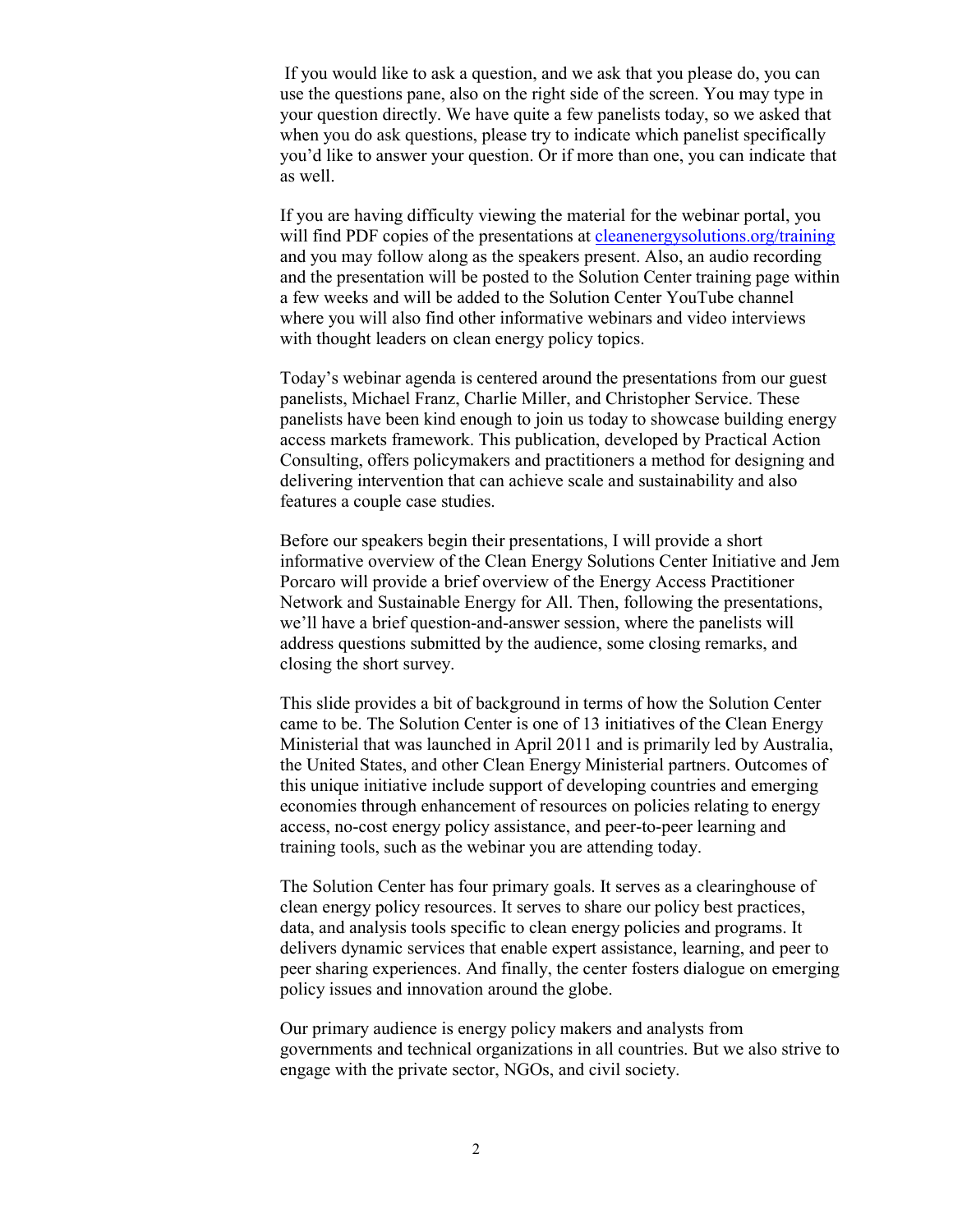One of the marquee features of the Solution Center is the no cost, expert policy assistance, known as Ask an Expert. The Ask and Expert program has established a broad team of over 30 experts from around the globe who are available to provide remote policy advice and analysis to all countries at no cost. For example, in the area of policy and market design, we are very pleased to have David Jacobs, director at the International Energy Transition, serving as one of our experts. If you have a need for policy assistance and policy and market design or any other clean energy sector, we encourage you to use this valuable service. Again, the assistance is provided free of charge.

If you have a question for experts, please submit it for our simple online form at [cleanenergysolutions.org/expert.](https://cleanenergysolutions.org/expert) Or to find out how the Ask and Expert service can benefit your work, please contact Sean Esterly directly at Sean.Esterly@NREL.gov or at 303.384.7436. We also invite you to spread the word about this service to those in your network and organization.

Now I'd like to go ahead and provide a brief introduction for today's panelists. First up today is Michael Franz. Michael is a Senior Advisor for Sustainable Energy and International Cooperation. His extensive experience in working with donors, European commissions, the private sector, development agencies, and financing institutions towards mobilizing investment in renewable energy and energy access projects. His work centers around the nexus of energy project development, policy frameworks and financing, with the geographic focus on sub-Saharan Africa.

Our second speaker today is Charlie Miller. Charlie is Head of Policy at SolarAid, an international NGO dedicated to eradicating the kerosene lamp for building a market for portable solar light. Charlie Cole chairs the policyworking group at the Global Off-Grid Lighting Association and sits on the steering committee of the Power for All Campaign. He advises governments, aid agencies, foundations, and investors on policy, grant making, and investment in the off-grid energy space.

In our final speaker today is Chris Service. Chris is the Business Developer at Foundation for Whirl Energy Services, a Netherlands-based nonprofit that accelerates socioeconomic improvements in rural communities of developing sub-Saharan Africa through the rollout of a standardized fee-for-service model for world electrification.

And now, with those three introductions, I'd like to go ahead and welcome Jem Porcaro to the webinar for a brief overview of the Energy Access Practitioner Network and Sustainable Energy for All. Jem —

**Jem Porcaro** Thanks, Tim. And thanks everybody who's online who made it today. Again, I'm Jem Porcaro. I'm the Senior Director of Energy Access at the UN Foundation and I just wanted to provide a very brief overview, as Tim mentioned, on Sustainable Energy for All and the Energy Access Practitioner Network, just to provide a little bit of context for the presentations that you will hear it later on this morning or this afternoon.

> So, with that, next slide. And you can ignore the name on the first slide. I'm not Tripta. That's my colleague. Filling in today. So, I probably don't need to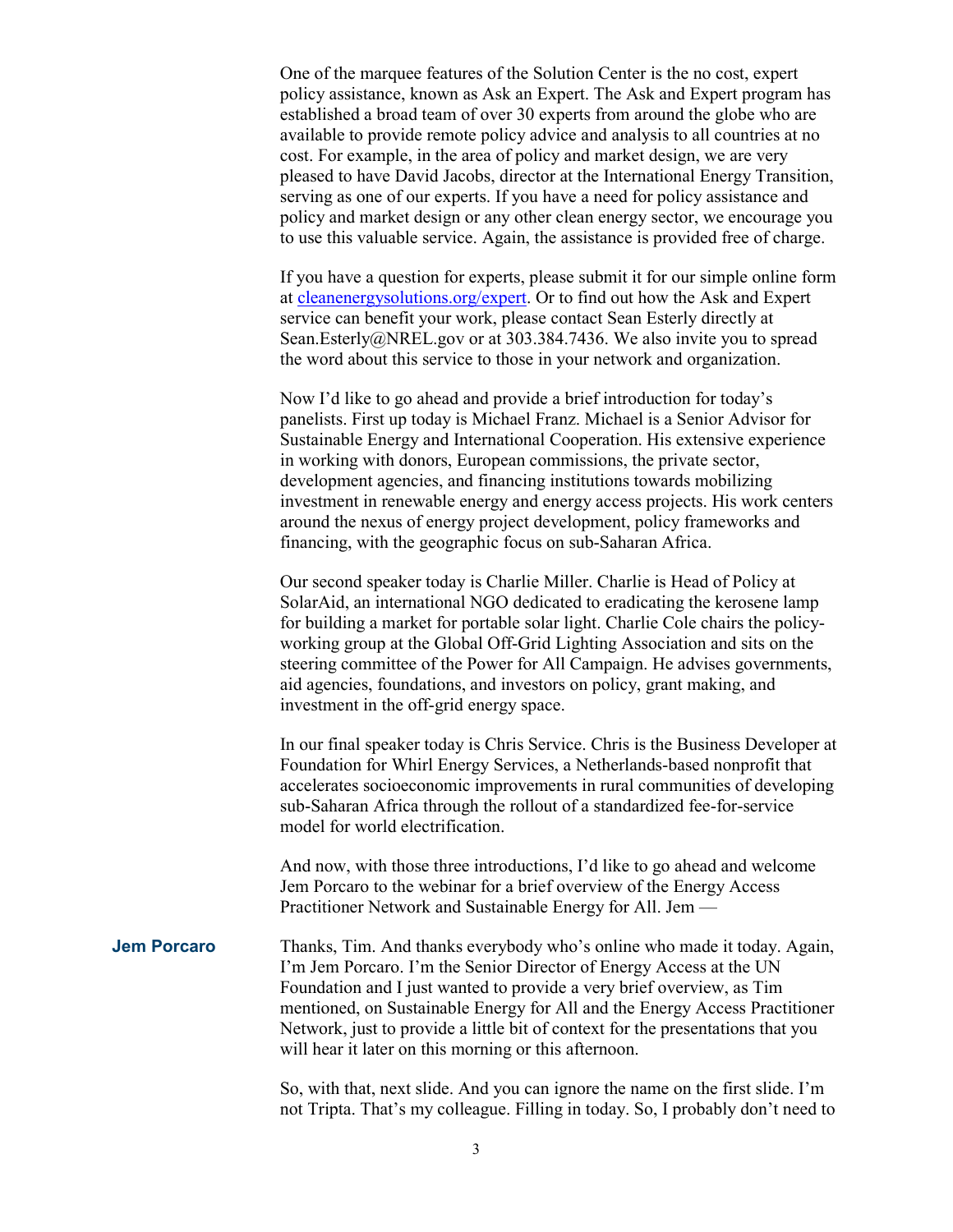remind many of you online that a large swath of society still lacks access to modern energy services, both in the form of power and clean cooking solutions.

And so, in response to this issue, back in 2011, the UN, including the World Bank, came together to form and launch a new global initiative called Sustainable Energy for All, which was really meant to serve as a platform for mobilizing, coordinating a number of stakeholders, including governments, businesses, civil society, around three interrelated objectives. One was to ensure universal access to modern energy services. The other was to double the rate of improvement in energy efficiency. And the last was to double the share of her new bull energy in the global energy mix, all by 2030.

Obviously, a pretty ambitious set of goals but goals nonetheless that have in fact, since the adoption of Sustainable Energy for All are now set to be adopted within the new Sustainable Development Goals, which are taking the place of the Millennium Development Goals. So, since the establishment in 2011 of SE for All, there's been a pretty good political lean in the sense of having embedded in these three goals within the next development framework for the next 15 years.

Next slide.

So, since its establishment in 2011—I think this slide is slightly out of date— SE for All has mobilized a number of stakeholders, organizations to work together. In fact, I think they're somewhere in the order of 106 countries, including the and the EU, who have partnered with Sustainable Energy for All. Roughly 85 developing countries are now either working on or working towards the development of their own country action agendas and investment perspectives—that are embedding or mainstreaming these three major goals within their own country's development plans and policies. So that's encouraging news in terms of the breadth and scope that SE for All has been able to achieve working with other countries and other governments.

Next slide.

So, within Sustainable Energy for All, one of the resources within this global platform is something called the Energy Access Practitioner Network, and that's a network that the UN Foundation helps run for it SC for All. It is basically a network of roughly now over 2000 practitioners working in the energy access space. This network started in 2011 with roughly 20 members. So we've grown quite rapidly from 22 2000 in a matter of just a few years. The goals or the objectives of the network really are to promote new technologies, innovative financial business models, to provide a platform to convene and connect, arrange the stakeholders around new partnerships as we are doing today. And lastly, to facilitate the development and adoption of new standards.

I should also mention that the core focus of the network is primarily on market lead, centralized energy applications, all with the goal of trying to achieve universal energy access by 2030. Our membership is composed of roughly half of our members are small and medium enterprises. One quarter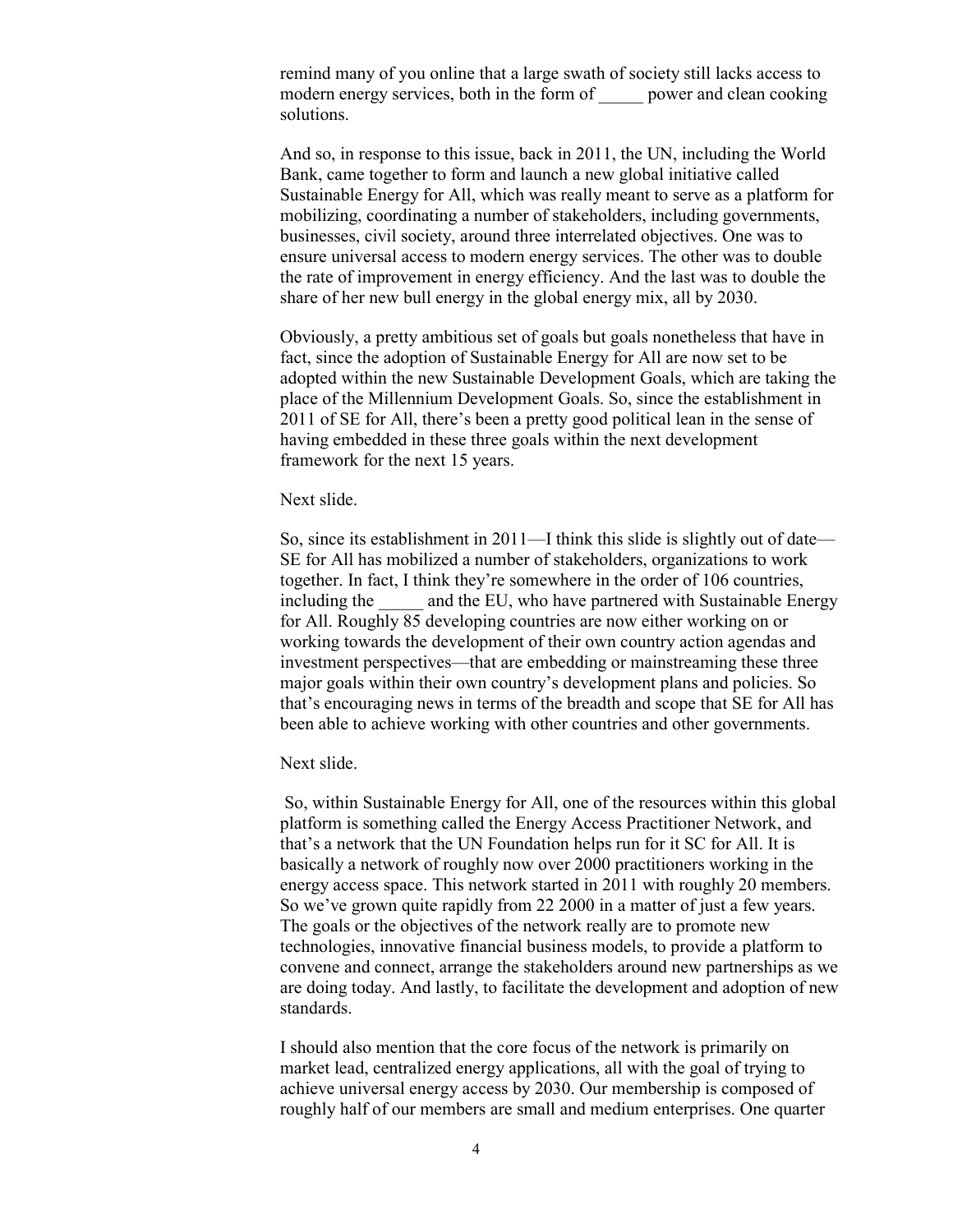|                      | are larger enterprises, government agencies, academic institutions. And the<br>other quarter is roughly—are NGOs, international NGOs.                                                                                                                                                                                                                                                                                                                                                                                                                                                                             |
|----------------------|-------------------------------------------------------------------------------------------------------------------------------------------------------------------------------------------------------------------------------------------------------------------------------------------------------------------------------------------------------------------------------------------------------------------------------------------------------------------------------------------------------------------------------------------------------------------------------------------------------------------|
|                      | And there you can see where you can get a little bit more information about<br>the network. And I should also just mention that we recently as of a couple<br>days ago launched a new website. So I encourage all of those of you online<br>haven't seen our new website to please check out the URL provided here.                                                                                                                                                                                                                                                                                               |
|                      | Next slide.                                                                                                                                                                                                                                                                                                                                                                                                                                                                                                                                                                                                       |
|                      | So, with that, I think we just wanted to recognize, it given the energy access<br>challenge and given that many of our members focus on market but<br>approaches, and some of the feedback that we've been hearing from our<br>members who have voiced a need for better access to supply chain and value<br>chain information in the life and market business intelligence data, we very<br>much welcome this presentation where the set of presentations today.<br>Because I think it's beginning to fill a void that many of our practitioners in<br>many of our members have been requesting assistance with. |
|                      | So, with that, I think I'll conclude and hand it back over to Tim or Michael<br>for now.                                                                                                                                                                                                                                                                                                                                                                                                                                                                                                                          |
| <b>Tim Reber</b>     | Thanks, Jem. That was great. Certainly appreciate it. Without any further ado,<br>then, I guess we'll just move right on into Michael's presentation. Again, if<br>anybody has any questions, feel free to submit them through that questions<br>pane and will get to all the questions at the end. So, Michael, whenever<br>you're ready.                                                                                                                                                                                                                                                                        |
| <b>Michael Franz</b> | Thank you. Thank you very much. Thanks for the opportunity of making this<br>presentation here. My name is Michael Franz. I work for EUEI PDF and I'm<br>going to present to you today a publication that we develop together and in<br>cooperation Practical Action.                                                                                                                                                                                                                                                                                                                                             |
|                      | Before we get there, I want to briefly introduce who we are and what we do.<br>EU EEI PDF, which stands for EU Energy Initiative Partnership Dialogue<br>Facility, which was founded in 2005. And we do mostly policy and strategy<br>advisory, policy dialogue, and we support energy market development<br>through various activities. We've been doing many activities. I actually<br>encourage you to go to our website. Almost all the projects that we been<br>doing over the years are documented there. There's plenty of publications.                                                                   |
|                      | I should mention, at this point, our donors. This study was also financed by<br>somebody and the EUEI PDF is supported by Austria, the European<br>Commission, Finland, France, Germany, the Netherlands, and Sweden. Were<br>hosted by GIZ and that makes me also add GIZ staff member.                                                                                                                                                                                                                                                                                                                          |
|                      | Now, let's go into the content. What I'm going to present today is essentially<br>a publication that we did. It's called "Building Energy Access Markets: A<br>Value Chain Analysis of Key Energy Market Systems. And this is the link<br>where you can download the study. It's quite a bogey document but you can<br>have it in soft copy and hardcopy. But I'm going to get to that.                                                                                                                                                                                                                           |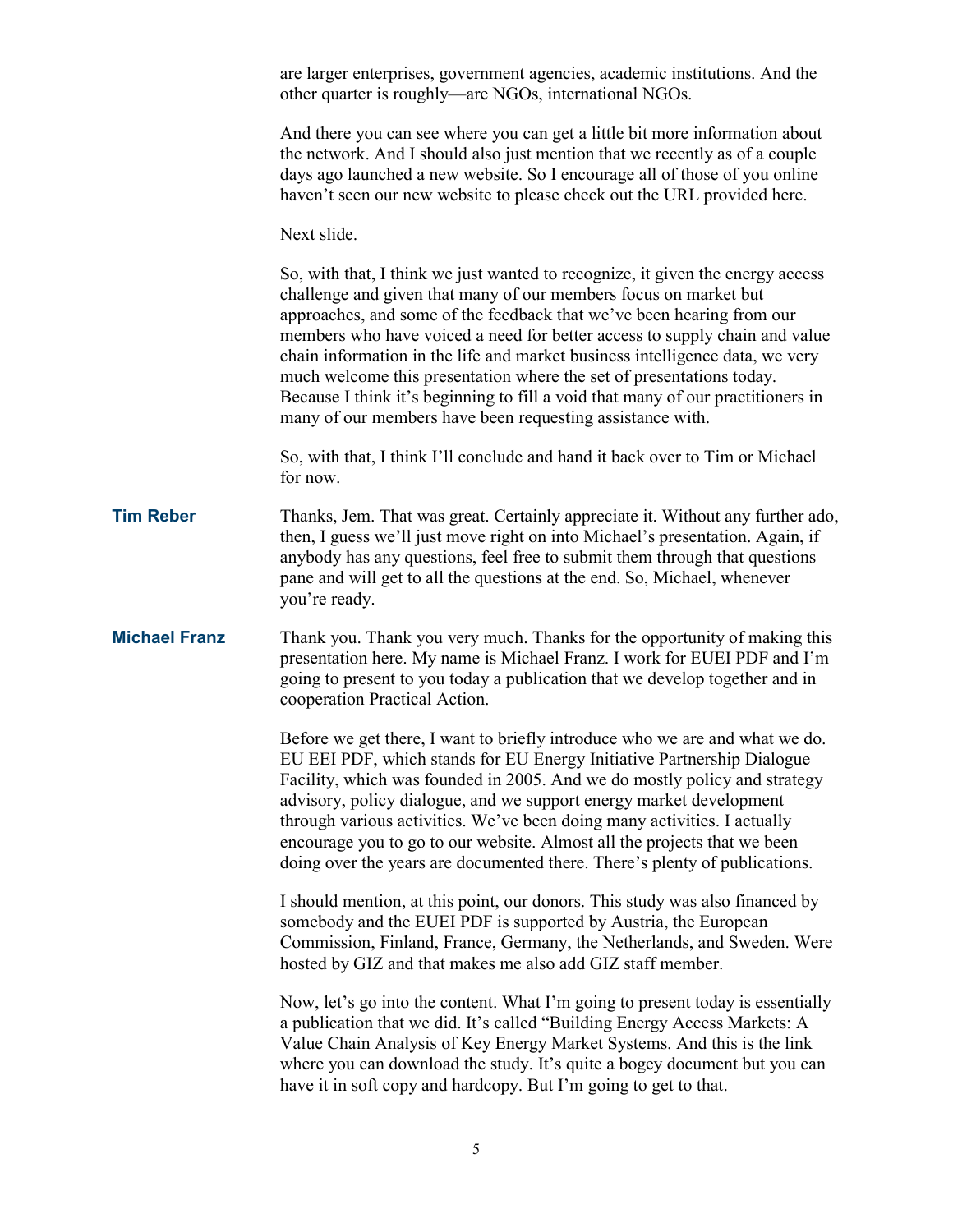Let me briefly talk about why we actually did that. I have some questions here that inspired us but it was very much also an encounter, which is symbolic for many of such discussions that we have. It was a conversation about three and a half years ago that I had with one of our donors who is a decision-maker. At that point, they were starting a very large programming exercise for very substantial funds to support energy in the development context and he said, "Michael, we need something to help us understand better how the markets work and where those points are those leverage points, were our interventions can actually make a difference."

And we went back with that. And, as a result of that, we came up with this product. We studied then extensively existing literature and, of course, a lot has been done. They are fantastic publications out there already. There is also a great study, for example, by AIFC that was done with a similar scope. The difference is, however, that often the recommendations, in terms of, "We need this or we need that or "were too generic." It was said that we needed an enabling environment or we need a specific element. But it wasn't exactly clear where it relates explicitly to the way people do business out there in the markets. And that's what we try to overcome with this.

So, we got together with Practical Action, who are very renowned and have extensive experience in this field, came up with the publication with three objectives. One, to improve the understandings of how markets work and looking at the markets in a systemic way. Then, identifying barriers for market developments and success factors that can be addressed to help develop the markets. And then identify interventions to promote market uptake. In the approach that we followed is we really put the doing-business perspective in the center by focusing on the value chains, by, then, developing and applying a strain framework, and then by applying this framework to five market segments, invalidating it through case studies.

So just to be clear, the target group here, the main target group, is the likes, actually, of ourselves. Me working in a development agency but also our donors—It's those that design support interventions, those that have an interest in figuring out how to better support markets. Of course, it's also helpful for people who are doing business in the markets, who want to have a tool that helps them understand the market they are breaking in a more systematic way or anyone else who has an interest. But that is our primary target group.

Let me start off with this because this shows the generic framework that we designed, where we have in the center, the market chain, the value chain, which you could see going from the left to the right. And then we have the enabling environment where we, again, categorize the three factors—And I'm going to explain all these factors briefly. That is on top. And at the bottom, we have another level comprised as inputs, services, and financing. And what we try to highlight here with those various arrows that go up and down is that they are very specific, concrete elements in those levels that relate to specific points in the bayou chain. And that's where it really becomes interesting because that's where we then can achieve a greater understanding as to how things actually work.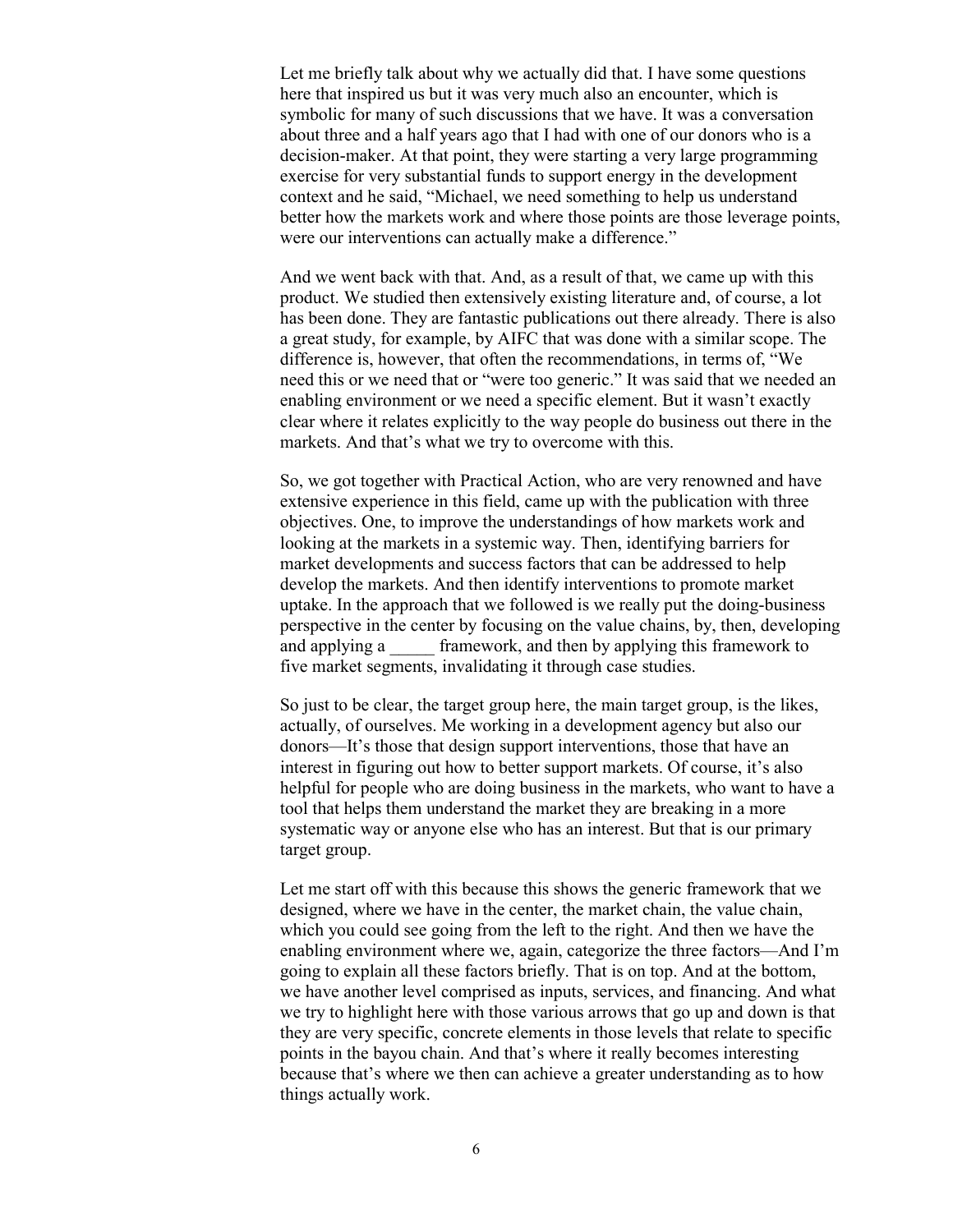I want to brief you run you through this. In essence, the value chain in the graphic runs from the left to the right, where you could say on the left, energy or energy products or energy services are being produced and then they travel downstream to the end users eventually, which can apply manufacturing or generation are then distribution by one way or another, retail by one way or another. And eventually, the consumption of energy services or products.

This was the center of the value chain and then what we had down, at the downside of that graph, their inputs that are required by the actors. Those would be concrete, tangible goods. It can be also fuels. We would have services. For example, repair and maintenance service, transport service, training or even information. And then, of course, the various types of finance. And you all would probably appreciate that there's many different types of finance. At the level of the end-user, you would need a specific type of finance. At the level of a company in the value chain, it would be a very different type of finance. That's what we try to capture with this.

And then we have the third level, which is the enabling environment, where we, again, differentiated in political and regulatory factors—the rules of the game, so to say. Then social, there is behavior, cultural practices, cooking practices, for example. And last but not least, \_\_\_\_\_ financial and economic factors, income levels, ability to pay, the level of local economic utility, and so on, so forth.

So if that is up all together, one—And I will illustrate this using an example—one can arrive at the specific understanding how a market segment looks like. But then that is, of course, only the first part. The second part would then be to identify barriers in each market systems. And what we try to do is then we developed a system of highlighting those barriers, of categorizing them. And then, importantly, also of categorizing support interventions. We found this—Or we were hoping that this would be useful because it would have an understanding of a toolbox, if you will, a generic toolbox that many of us, I suppose, will be deploying in their work.

We followed—We distinguished between technical assistance and financial assistance interventions. And then where there is, again, different types that you can do. We can train people on how technical issues. But then the business development training would be something else. Policy support is also technical assistance, as well as advocacy support or awareness-raising support. And then on a financial assistance, you have typical interventions, such as loans, equity, grants, which are quite different, obviously, in nature, or complementary financing instruments.

In any case, we put this all together and you are most welcome to look at the publication to see how it turns out. I'm just going to give you a few examples as well. And then we applied this framework to different market segments. And this is actually something that I have come to believe is very important and has also—can also be a source of frustration. In some of the discourse in some of the meetings when the categories that we are talking about are two broad.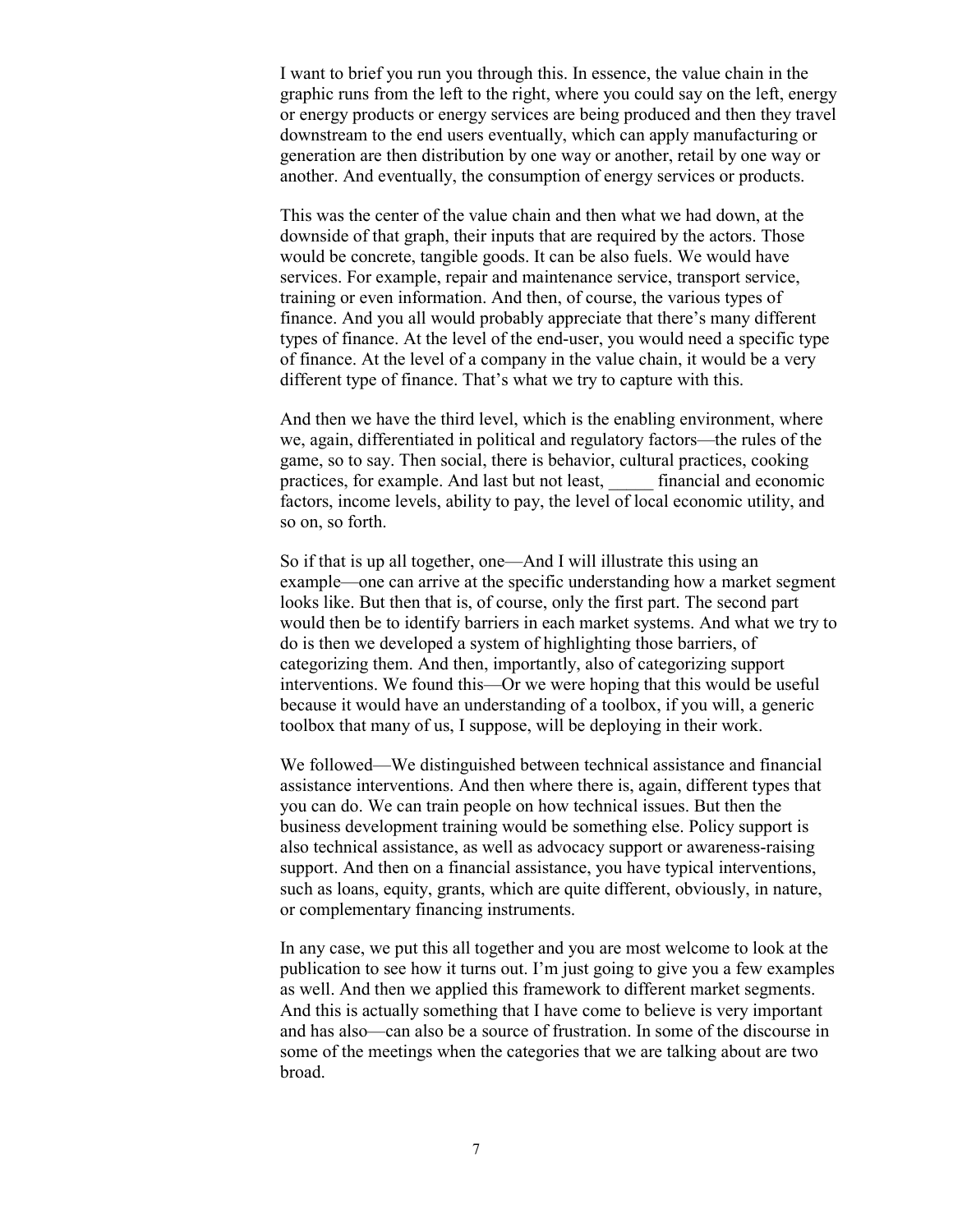And, for example, one is talking about energy markets or renewable energy as such. Whereas, in reality, what we actually have is specific market segments that have demand and supply structures in common, that have rules and regulations in common, that have business models in common. And it's very useful to analyze things at the level of the market segment, which is what we tried to do. Because only then will we arrive at the specific understanding of how exactly things come together.

We could have covered more market segments but we chose to go for these, mini-grids, essentially, solar home systems, solar PV lanterns, smaller solar PV systems, biomass cook stoves and fuels, and last but not least, LPG. And then here, on the right side of the screen, you can see the maps that look quite different.

Here's an example. This is how we came—how we described—how we sent out the mini-grid market map, which is essentially describing a market system for mini-grids, where you have the development of the project and then the operations, which entail generation, distribution, and retailing and then the consumption at the level of households, enterprises, public sector in the value chain. And then you have an enabling environment. You have the barriers. Mini-grids are an aspect that does require good regulation and attractive frameworks.

Incidentally, I should mention, at this point, we also have a publication that is looking into this in greater detail. It's called "Mini-Grid Policy" too, in case you are interested.

But anyway, in any case, and then what we try to do is, you can see from this graph is that we tried to explain exactly where, exactly which element becomes relevant. And we did the same for input services and finance.

And just to highlight here, for example, you can see that we distinguished between three types of finance. There is money that is needed in order to hit the mini-grid project off the ground in the first place. There is money needed doing operations, depending on the business model, obviously. But that could be the case. And then there's also money at the level of the end user. Again, that depends on the business model

And on the basis of this, this slide here tries to illustrate—It's basically from the book, the booklet. So there's actually quite a long list of issues that need to be in place. And then we tried to describe how the interventions could look like and who the responsible actors are and the need. And the colorcoding that you can see here corresponds, again, with the type of, with the level identified in the market map.

Again, it would be too much for this presentation to go into detail here. I just want to describe to you how the model works and you're welcome to explore it for yourself. We then had a number of case studies from the mini-grid

\_\_\_\_, from the solar PV lantern, biomass-cooking stove, LPG and so on and so forth. And the two presenters after me, Christopher and Charlie are going to—There representing actors that we are featuring as case studies in this project. They assist in, for example, how based on the interviews that we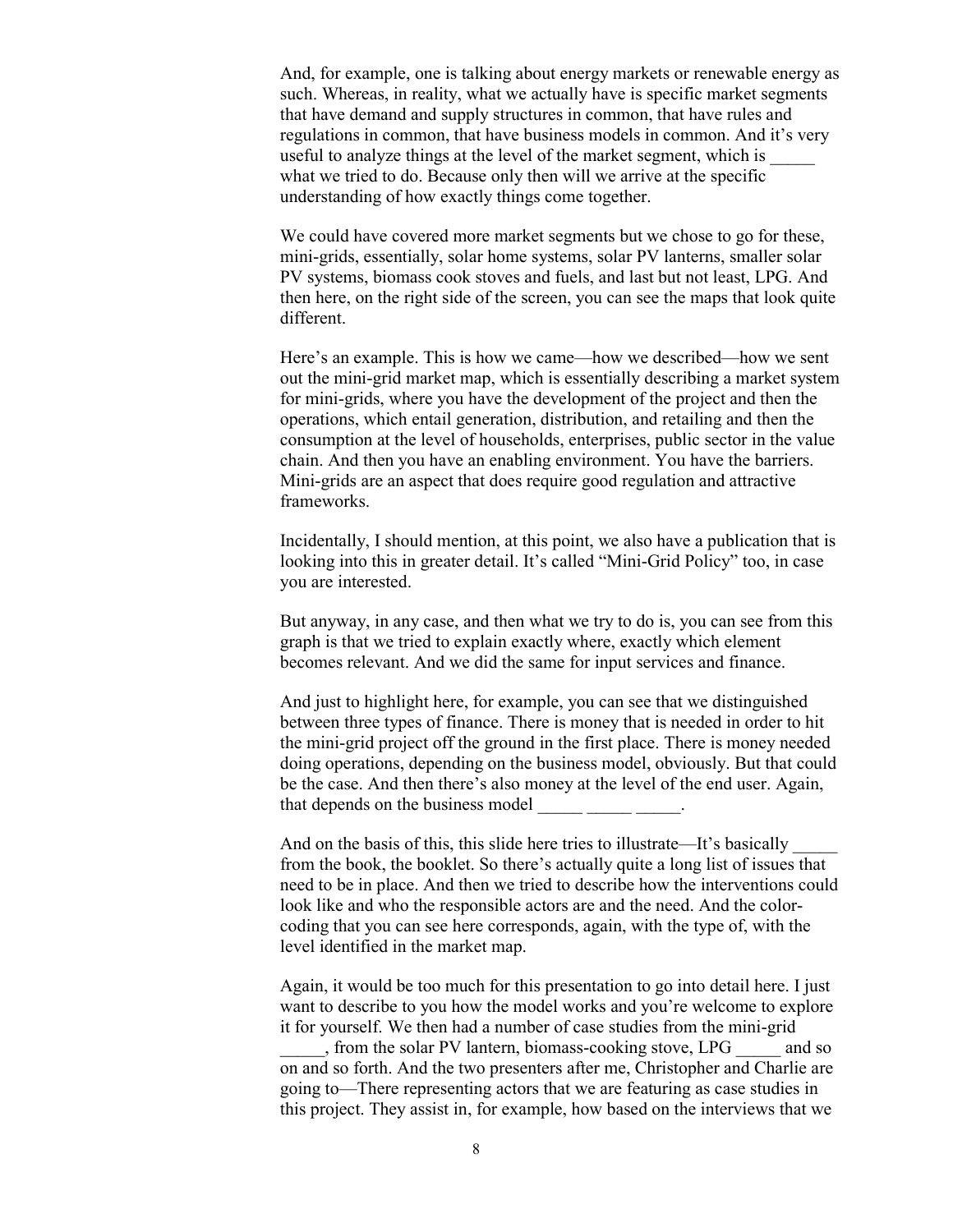had, how the market system map for foundational energy service looks like for solar PV, solar home systems.

And then, were going to hear more about this. I would encourage you, if you have this option, to perhaps print this graph there while our colleague goes through his presentation later so you can see how the one corresponds with the other. And then the same for solar \_\_\_\_\_, which is also operating the pico PV market within—This is the value chain, essentially, the way it's described in various relevant factors in the two levels. Yeah?

So I just want to wrap up and then we can go into the case studies. Just to be clear, we didn't try to come up with a blueprint here. There is no such thing as a blueprint. It's meant as a tool to help understand how markets work, that we can all work with and that we can adapt to our own needs. That also means that it's not perfect and it's subjective to a certain extent. One could have probably renamed some of those boxes. One could have put the arrows in slightly different places in one instance or another. Bu the idea is to, again, not to come up with a blueprint but to help us—give us some tool at hand to better understand.

\_\_\_\_\_ two perspectives, and they came out for my presentation, I hope. That on the one hand, we do need a holistic perspective, that we want to build markets, that we want to achieve dynamic markets development, otherwise, we are not going to close the energy access gap. And that this part of Practical Action, called this the complexity that we need to address and he's very right with that, yeah? Unfortunately, in many cases, we need many things to be in place at the same time. And it's important that we have them on the radar and we hope that this framework helps with that.

But at the same time, to have a differentiated perspective, not to be too general, to be specific, to not be afraid of breaking down the complexity into its components, understanding the value chains in their distinct market segments, and their specific barriers, the specific needs and the specific requirements Because only through this we can actually take the big problems, break them down in to manageable problems, which can then be addressed.

Something that we also realized—and I've seen that in our work—We can see similarities between markets. We can see synergies for doing business in Energy Development Program, which is run by we have seen that there can be great synergies, for example, between cooking stoves and solar lighting products because we're talking about basically the same people at the demand level, the same beneficiaries, similar looking structures and market systems. There can be synergies explored here.

Last but not least, this publication is free to use for anyone. Feel free, also, to request hard copies from us and we'll see what we can do. Thank you very much for your attention. I'm looking forward to questions.

**Tim Reber** Great. Thanks very much, Michael. Interesting piece of work there. Looking forward to reading the full report. Without any further ado, will just keep moving right ahead. Again, a couple of questions here, but will be putting this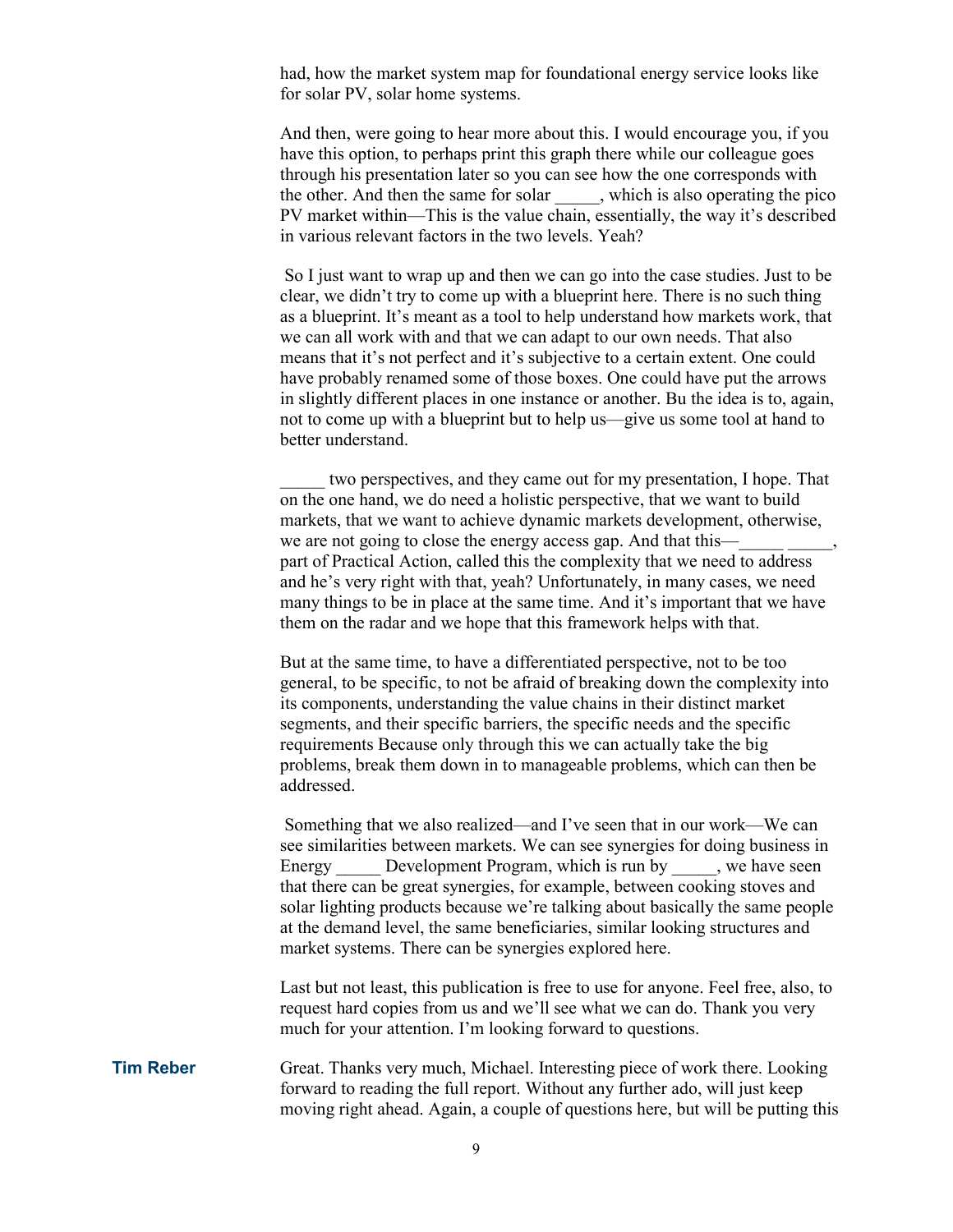|                       | off and addressing them all at the end. So we'll go ahead and handed over to<br>Charlie, who's going to give us a bit of insight into how the framework looks<br>on the ground looking at SolarAid. So, Charlie, whenever you're ready.                                                                                                                                                                                                                                                                                                                                                                                                                                                                                                                                                                                                        |
|-----------------------|------------------------------------------------------------------------------------------------------------------------------------------------------------------------------------------------------------------------------------------------------------------------------------------------------------------------------------------------------------------------------------------------------------------------------------------------------------------------------------------------------------------------------------------------------------------------------------------------------------------------------------------------------------------------------------------------------------------------------------------------------------------------------------------------------------------------------------------------|
| <b>Charlie Miller</b> | Many thanks. My name is Charlie Miller. I'm representing SolarAid.<br>SolarAid is a UK-based NGO that runs SunnyMoney. SunnyMoney has, for<br>the last three years, been the largest distributor of solar lights by volume in<br>Africa. It's a business that is wholly earned by the charity and wholly grant<br>funded. Its reason for existing is not to make money, necessarily. It's to<br>catalyze the market. It's to go and sell lights in places where no one else is<br>selling them and to create trust and demand and market momentum.                                                                                                                                                                                                                                                                                             |
|                       | But first, a little bit on our history. Sorry, I'm just trying to get to the next<br>slide here. What's going on?                                                                                                                                                                                                                                                                                                                                                                                                                                                                                                                                                                                                                                                                                                                              |
| <b>Tim Reber</b>      | Charlie, if you try clicking on the slide, it might advance it.                                                                                                                                                                                                                                                                                                                                                                                                                                                                                                                                                                                                                                                                                                                                                                                |
| <b>Charlie Miller</b> | Oh, okay. So, we built SunnyMoney in 2011, recognizing that there were<br>three kind of key barriers to the growth of the portable solar lighting market.<br>We were saying all this money going into the research and development for<br>new portable solar technologies. We were saying the price coming down<br>dramatically. I think probably in particular, the launch of the d.lite S2—the<br>S1, sorry, back in 2011 or so, was a real game changer in terms of offering a<br>direct replacement for kerosene lamp at around \$10, which was a price point<br>that put modern energy for lighting within reach of people living below \$1.25<br>a day.                                                                                                                                                                                  |
|                       | Were probably very distinctive when compared to the other actors in the off-<br>grid lighting market because our customer base, 90% of them, live below<br>\$1.25 a day. And a particular kind of social mission for us, a particular focus<br>for us, is ensuring that even the poorest get access to modern energy products<br>and services. So we are very focused on the affordability issue, both in terms<br>of working with manufacturers to develop cheaper and cheaper quality<br>products and now, more and more, working with developers on building out<br>the pay-as-you-go market segment, which has had traction for a while with<br>wealthier customers. But which increasingly is working is way downwards.<br>We have, for example, an entry-level pay-as-you-go line, which I am going to<br>talk about a little bit later. |
|                       | Though probably key, too—The other two key areas here, awareness and<br>access, where the areas where we were able to uncover a couple of core<br>innovations that enabled us to achieve the scale that we been able to achieve.<br>Firstly, I think it's well recognized that cost is a major barrier. Affordability is<br>a major barrier. And, indeed, when I speak to policymakers, a lot of the time,<br>that's the issue that they choose to focus on. But the flip side of how much<br>somebody is prepared to pay for something is how badly they want it. So, our<br>model is very much focused on getting trusted members of the local<br>community, in our case, head teachers, to promote solar lights amongst their<br>social networks, amongst the parents of the students in their schools. And                                 |

10

talking about, training people to talk about the benefits in terms of increased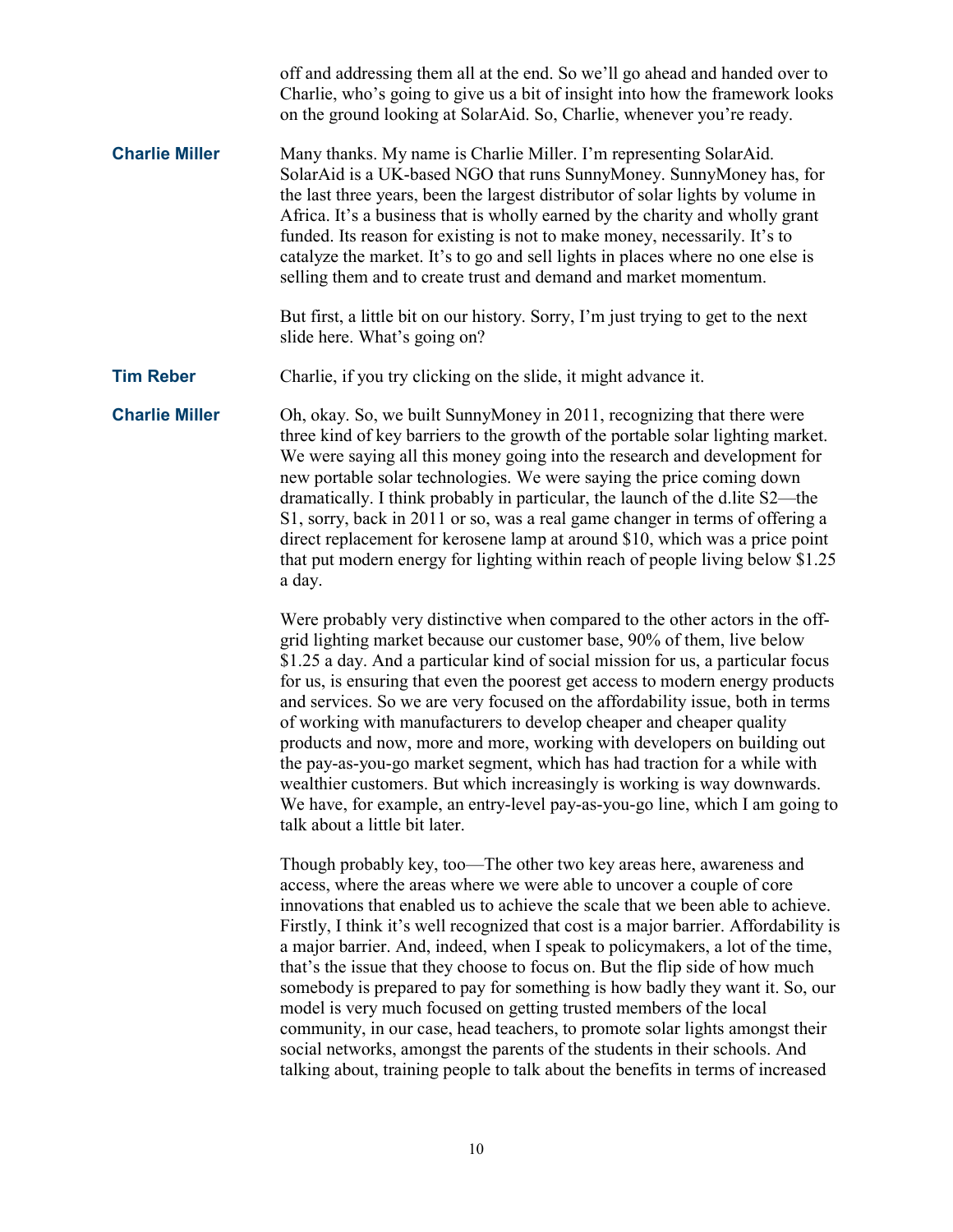study hours, in terms of cost savings, in terms of wellbeing, has proven to be a highly effective way to create demand.

So we have a below-the-line marketing strategy, which is very light on activity is like radio or TV or any of those conventional marketing techniques that are more appropriate to a later stage of market development or tall wealthier customer segment or to a more dense population. Were very much focused on demonstrating products to people face-to-face, having the people do those demonstrations being trusted members of the local community, and enabling people to hear about the benefits firsthand from people they trust. So really, all about that social, peer-to-peer marketing, which proves really effective in this type of environment, rural context.

And then I think the final issue is, was availability, or lack of access. You know, how far did someone have to go to buy a light? And we first discovered are kind of core innovation on this front Mafia Island in Tanzania, where we were trying to get rid of some stuff quickly. And someone had this idea of going around to the schools and working with the head teachers to promote solar lights. And then, we had an idea which was, instead of visiting every school, driving around in a Jeep from village to village, we could bring the head teachers together.

So now, our core, kind of, our first fruits market in an area where there is zero market penetration involves bringing a group of anywhere up to about 100 head teachers together and training them to promote solar lights. They will then go back to their communities and take orders. So, unlike the traveling salesman, I had teacher is able to take payment off a family before delivering the products. And they are able to come and meet us at a central point later on and pick up anywhere from 50 to 100 lights at a time. So, for example, our top-performing head teachers have taken upwards of 2000 lights off us and distributed them, both in their own communities and in surrounding communities.

I guess I would flag that population density is still a big constraint. The number of head teachers that were able to bring together in Kenya or Tanzania is much higher than the number of head teachers that were able to bring together and somewhere like Zambia. So population density is still a real kind of constraint when it comes to making it viable to do this kind of model and to achieve the kind of volumes that you need to make it viable as a business opportunity.

So, yes, the school campaigns are a loss-leading channel. They are not attractive to commercial companies. That's why the work that we do is grant funded. And, as I say, it's not—The goal is not necessarily to become intense and ourselves, it's to crowd in others. So, I guess what were really proud of him can yet and Tanzania is that we went to places where no one else was selling lights, preceded those markets we got 3 to 5% of the village using solar lights. They all told their friends and neighbors. That face-to-face experience and that customer endorsement effect created demand on a massive scale. And that was the man that other people were able to serve. So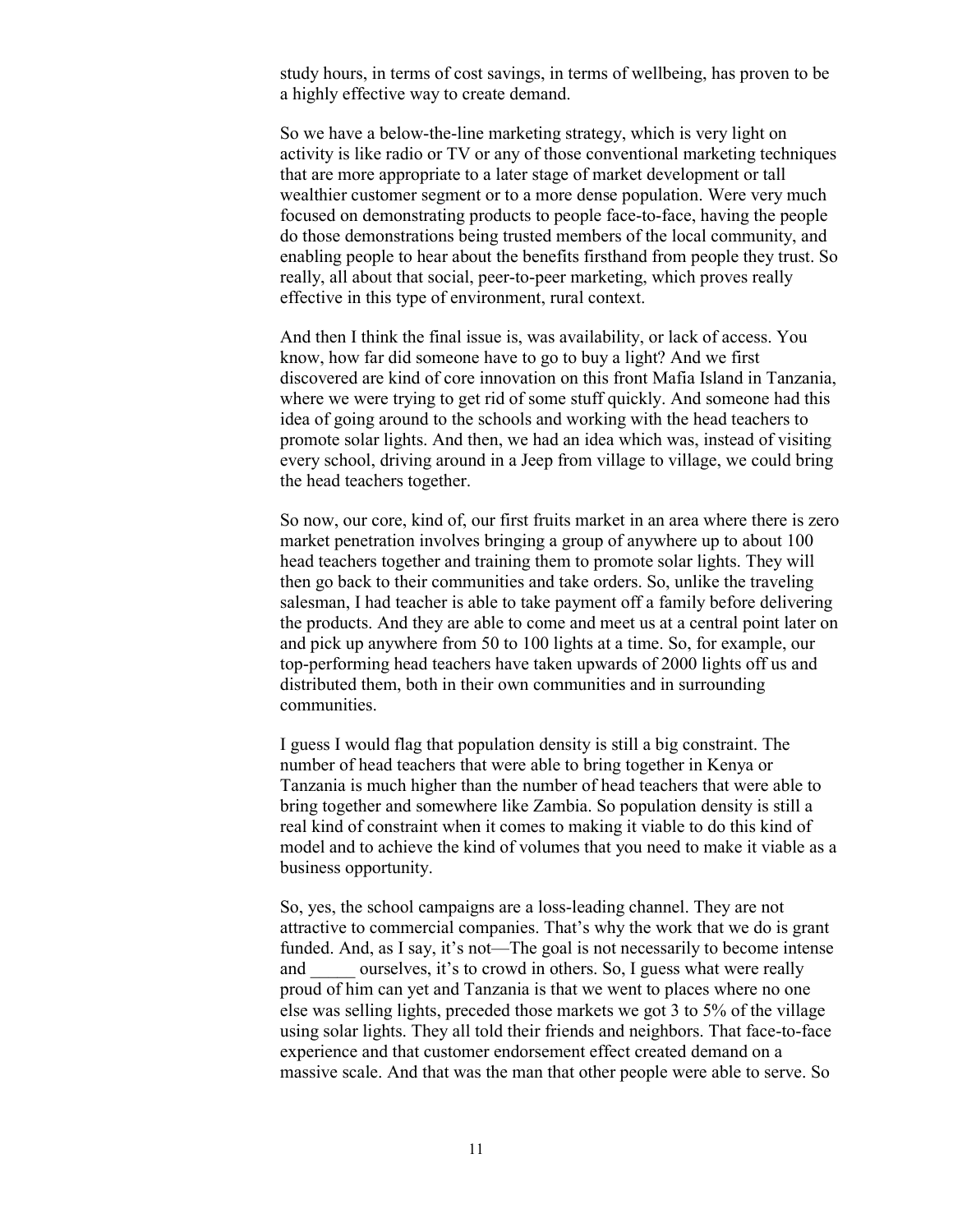we created demand and we crowded in a lot of more conventional private companies into those rural markets for the first time.

And I guess, just something to highlight, at this point, is from Off-Grid Electric, one of the leading solar-as-a-service companies in Tanzania, and saying they either may have found it much easier to sell a full solar-as-aservice model for large solar home systems in areas where the use of entry level solar lighting is commonplace. So that market-catalyzing affect is not just about creating demand for products, it's also about creating demand for solar technology in general in ride the wave through to full solar-as-a-service models.

And we very much see entry level lighting as a Gateway technology, which paves the way for a much broader range of products and services and establishes trust that creates demand for that whole range of products and services and not, by any means, and end in itself.

So I've already talked a little bit about the school campaigns. The school campaigns, rolling them out in Kenya and Tanzania is what enabled us to emerge as the largest distributor of solar lights in Africa. We've also roll them out in Zambia and Malawi but have had a very different experience. I think in Zambia, because of the low population density, creating demand hasn't been enough to really crowd in other actors to many of the rural areas where were operating. And in Malawi, we have a VAT and tariff policy on solar lights that renders lights unaffordable to many in one of the poorer countries in Africa.

So we thought that we had stumbled across something that could play a big role in catalyzing markets and that hasn't proven to be the case. I think it's well recognize that we've played a significant part in driving the emergence of the Kenyans' and Tanzanians' success stories. But equally, our experience in some other countries has showed us the limitations of that model in isolation. And I've just highlighted some of those other things that need to be addressed if we are to crowd in others, if we are to extend value chains into those more remote, rural areas. Notably, around affordability and just a question of population density and how you really serve those really remote communities in a way that's commercially viable.

We have in our more developed markets, transitioned away from school campaigns entirely now. Head teachers are not the most natural entrepreneurs. And in Kenya for example, about 80% of her lights are now sold through agents. That agent network started out being dominated by head teachers but over time, transition to more naturally entrepreneurial people, like local shopkeepers for example. In that agent network continues to evolve with anyone having the opportunity to become an agent, if they can afford to access our bulk pricing that we offer to anyone.

And what we've seen is quite a bit of turn over at the beginning with agent recruitment but eventually sort of a cream of the crop emerging through regularly achieving sales and regularly coming back to buy more stock. And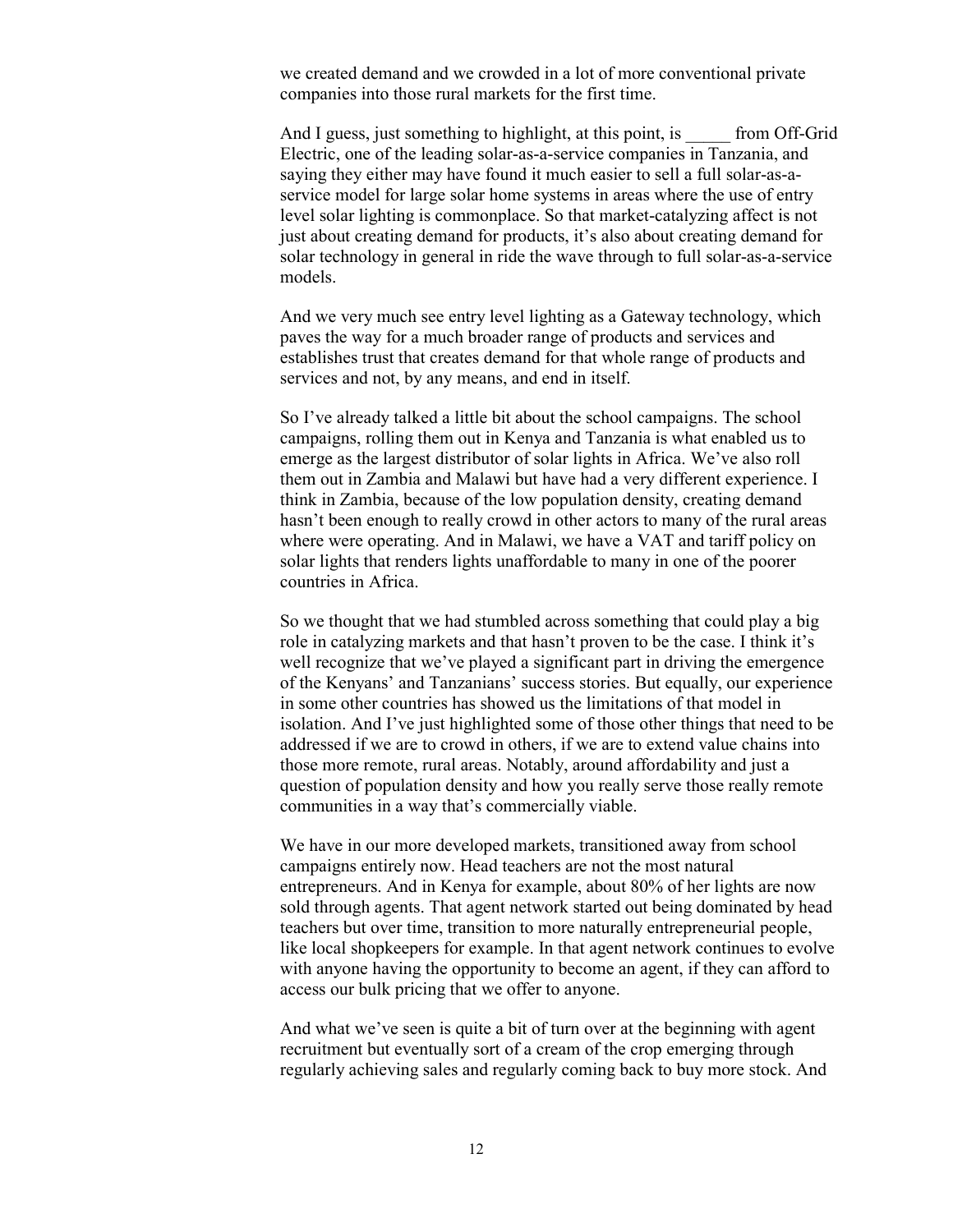now, some of our agents are delivering really very significant volumes and having their own networks of sub agents that they work through.

I guess, just to flag another kind of constraint there is as those agents have got bigger, and we become more and more acutely aware of agent financing as a key constraint, the cost of financing for agents through traditional microfinance institutions is so high that generally been unable to access finance. And we've been looking at ways to do that ourselves but it's not a core business and obviously, there's significant risk involved. So agent financing is an area where work kind of actively looking for solutions the boat piggybacked on the downstream chain but also outside of that through distributor finance facilities and things like that.

Finally, just this point about driving demand. I think, very similar to the mobile phone market, we don't see off-grid energy as a one-product game. And the value really comes in building a brand that people trust so they come back to you for their second in their third product. And strategically, it's course, what we're doing at the moment. Moving people up the energy ladder. So going from entry-level light to a pay-as-you-go light, moving from entry-level to mid-level, or even to full-solar home systems an full solar-as-A-service.

So, our product mix over time has evolved from being 99% entry level lights took quite a bit less than that were some of these higher-margin—sorry, higher value, higher-margin products that are going to help us to get SunnyMoney to sustainability in the long-term.

I think, just point, I just wanted to flag some of the things that were doing at the bottom end of the market. We're very focused on ensuring that as off-grid energy markets grow, they become more and more inclusive and even more poor people or poorer people-more and more poorer people are able to access modern energy for lighting.

And this is just one example. We've worked with Angaza Design and Green Light Planet to develop the first ever pay-as-you-go study light, which retails for around \$12 or \$13. So a bit more expensive than a conventional study light. But people are able to pay for it in weekly or monthly installments over a period of about three months. And the incentive to repay is quite strong because after three months of repayment, the product is unlocked for three years. So, we don't have to do extensive due diligence, which seeing it produces a significant boost to uptake one were selling these kinds of products in the default rates are acceptable.

The opportunity presented by entry-level and mid-level pays you go for our business is it significant, both in terms of addressing affordability and enabling customers to move up the energy ladder. But there are certain kind of key components that we still need to lock down for going to take this kind of model to scale. Notably, the implicit offer of consumer finance involved in delivering services, rather than products. And payment in installments rather than upfront. So I imagine over the next six months to a year, or so, will be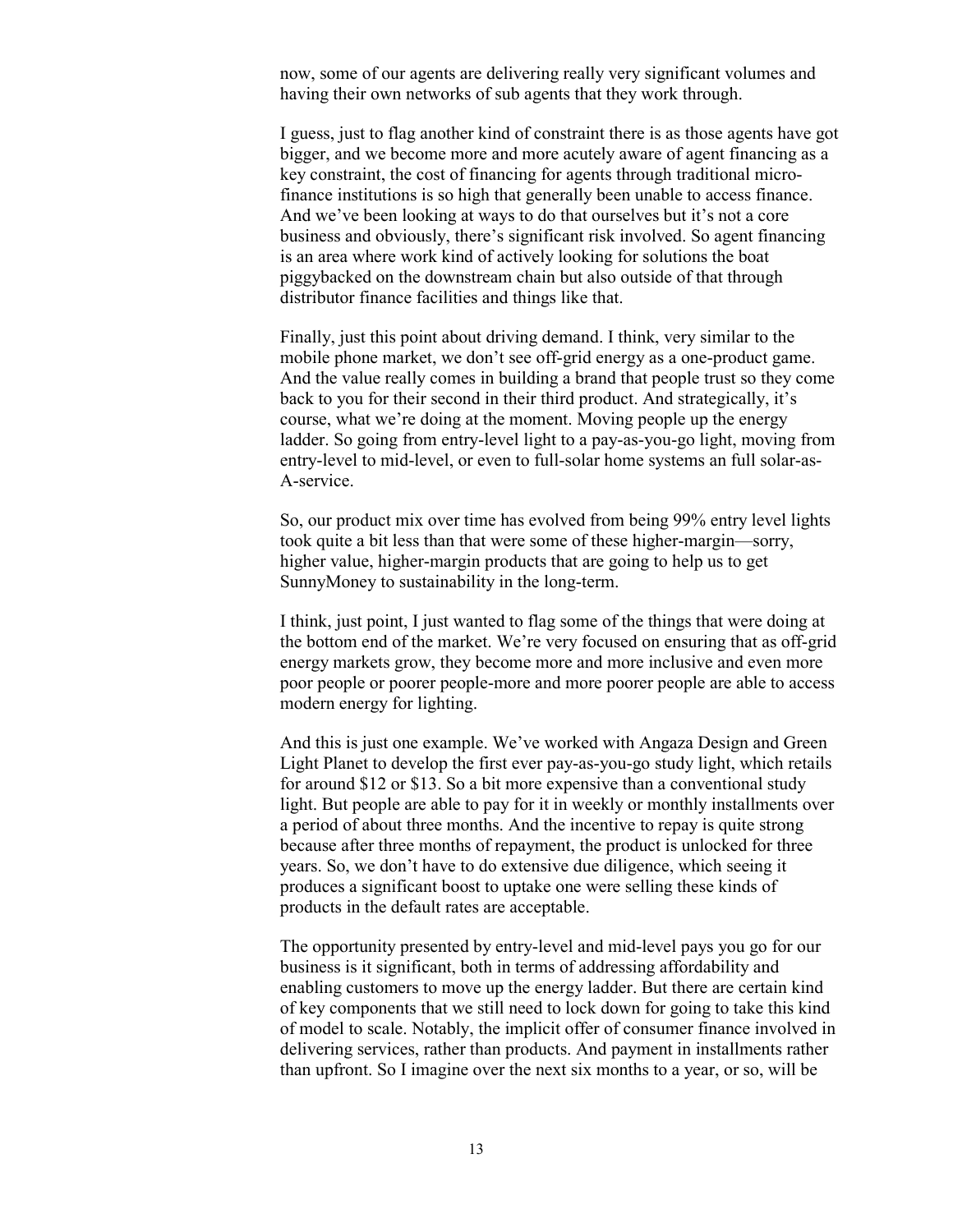actively seeking the consumer finance partner to help us do that consumer lending. Now that the model has demonstrated its potential, I think.

Also, there's some really interesting areas sector-wide. We've seen pay as you go attracting most of the investment in the interest rate, led by the likes of Off-Grade Electric and ——But increasingly, I think the investors are seeing the opportunity to build on the pay-as-you-go market segment downwards. And it's really, really exciting as I say, both in terms of the solution to the affordability issue and helping people move up the energy ladder.

I won't dwell on this slide for very long. I'm sure that the people let the people on this call are familiar with the idea of an energy ladder. But I wanted to highlight the research that is, out of the Consultative Group Against Poverty and the Global Mobile Association over the last, sort of, year or so, which we presented back at Sustainable Energy for All in New York back in May, demonstrating clear, positive relationships, symbiotic relationships between access to off-grid electrification and access to finance and access to mobile. The data being generated by the pay-as-you-go companies is extraordinary in terms of people being to demonstrate repayment, people derisking themselves to future lending, people accessing consumer finance an interest rates significantly lower than traditional micro-finance.

And then, similarly, those pay-as-you-go companies, both operating in areas where there is access to mobile and mobile money, which really helps in terms of collecting payments, but equally, a lot of people—For example, in our Malawi test of pays you go, a lot of people experiencing mobile money for the first time as a result of buying a pay-as-you-go light. So the symbiotic relationship, whereby selling these mobile-enabled pay/go products, we can contribute to the development of related markets and benefit from the development of those markets.

In case anyone is in any doubt about the existence of the energy ladder, I just wanted to bring out this slide, which shows Lighting Africa statistics for market segmentation in Kenya over the course of 2014. I think we always knew this would happen but we had never seen any robust evidence that it would happen. But literally, in a six month. Over the course of 2014, we saw the proportion of entry-level products nearly half from 60% to 35%. We saw the proportion of mid-level products double from 26% to 53%. And the emergence of this new market segment, which is pay-as-you-go, which is only going to get bigger in time, since it's attracting most of the investment that's coming into the industry at this time.

So really, very, very exciting developments and were very proud to have played an important role in that through seating the market with entry-level lights just to get this whole process off the ground. And I think, again, worth emphasizing that we feel we've played a big role, but probably not obvious success in Kenya and Tanzania would've been possible were it not for the 0% VAT and tariffs, which are so critical to making light's affordable. When Kenya's new government came in, I think it was about 18 months ago, they reinstated the VAT and tariffs and all the companies had to put the cost of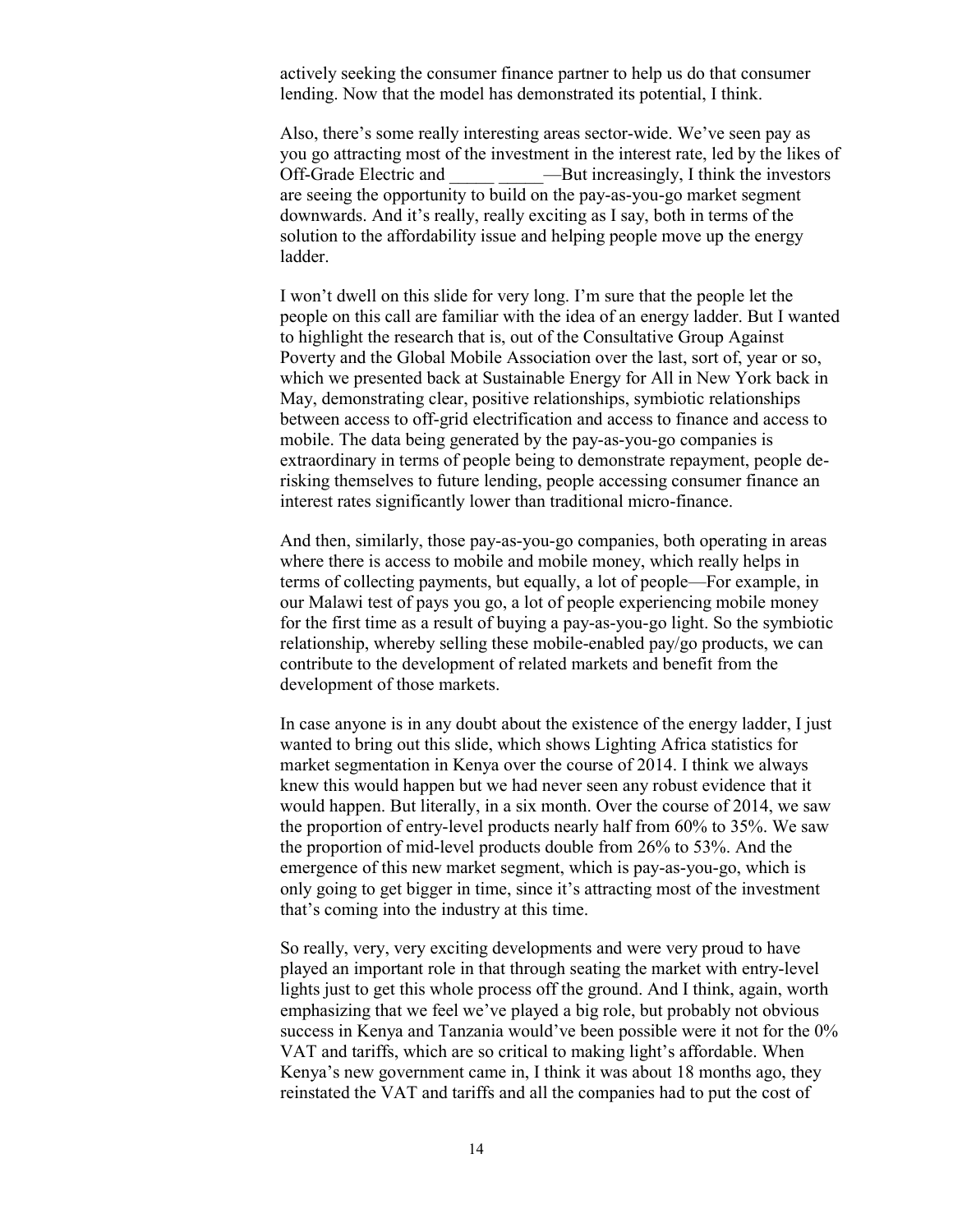their lights up by exactly that amount. So 100% of that VAT was passed on to the consumer.

And then, you know, it was very gratifying to see that when the VAT exemption was reinstating, 100% of all that cost reduction was also passed on to the consumer. So just really, really highlighting the importance of the right policy to be in place to ensure that lights are affordable.

As I said, we really are very proud of what we've done in Kenya and Tanzania. We've tried to do the same thing in Malawi and Zambia and Uganda and the results are much more mixed. I think, as I touched on at the beginning, it just highlights the importance of some of these other factors relating, in particular to affordability but also basic demographic factors, like population density and how important it can be.

We've also, I think, just heard about some of the other really exciting innovations in support for off-grid electrification, notably, the distributor finance facility that the World Bank has been running with the Development Bank of Ethiopia and the fact that they've got a six month waiting list to access that facilitate because it's proven so popular. And really, really fascinated to see that effort to really overcome the finance bottleneck amongst distributors has proven to be really effective as well. So very, very much interested in understanding what these best practices are. And understand during where we are best placed as a market actor to deliver on some of these innovations and overcome some of these challenges. But also, just acutely aware of where it's not our natural world to play in, were others clearly have a big role to play.

So challenges and opportunities. I think we've been victims of our own success to its certain extent in Kenya and Tanzania. We have helped to create demand but in such a price-sensitive market, we've seen a huge influx of nonquality verified in some of the likes. And it's not actually a function of customer awareness of the quality issue. Our agents are saying that they are selling the non-quality products side-by-side with the quality ones and it's simply a function of price. That even though buying the quality light, even a basic entry level light is a step change in somebody's quality of life, saving them 15% of household income. Even buying a non-quality light is still a really good idea when comparing to the alternative of using kerosene, batteries, or candles.

So we've been saying, "You know, maybe we need to state and take a stand for quality. Because otherwise, the poorer customer segment that we serve will have no choice but to buy poorer quality products. Maybe there's a big risk of market spoilage." But I think, until now, we haven't really seen market spoilage having an impact on the market growth rates in Kenya in Tanzania, which, if anything, or accelerating all the time.

So, there's this question around the value of—Well, around quality and the importance of quality and whether markets foliage is really happening or whether a genuine choice between quality an non-quality is something that the market can live with, if you like, for the time being.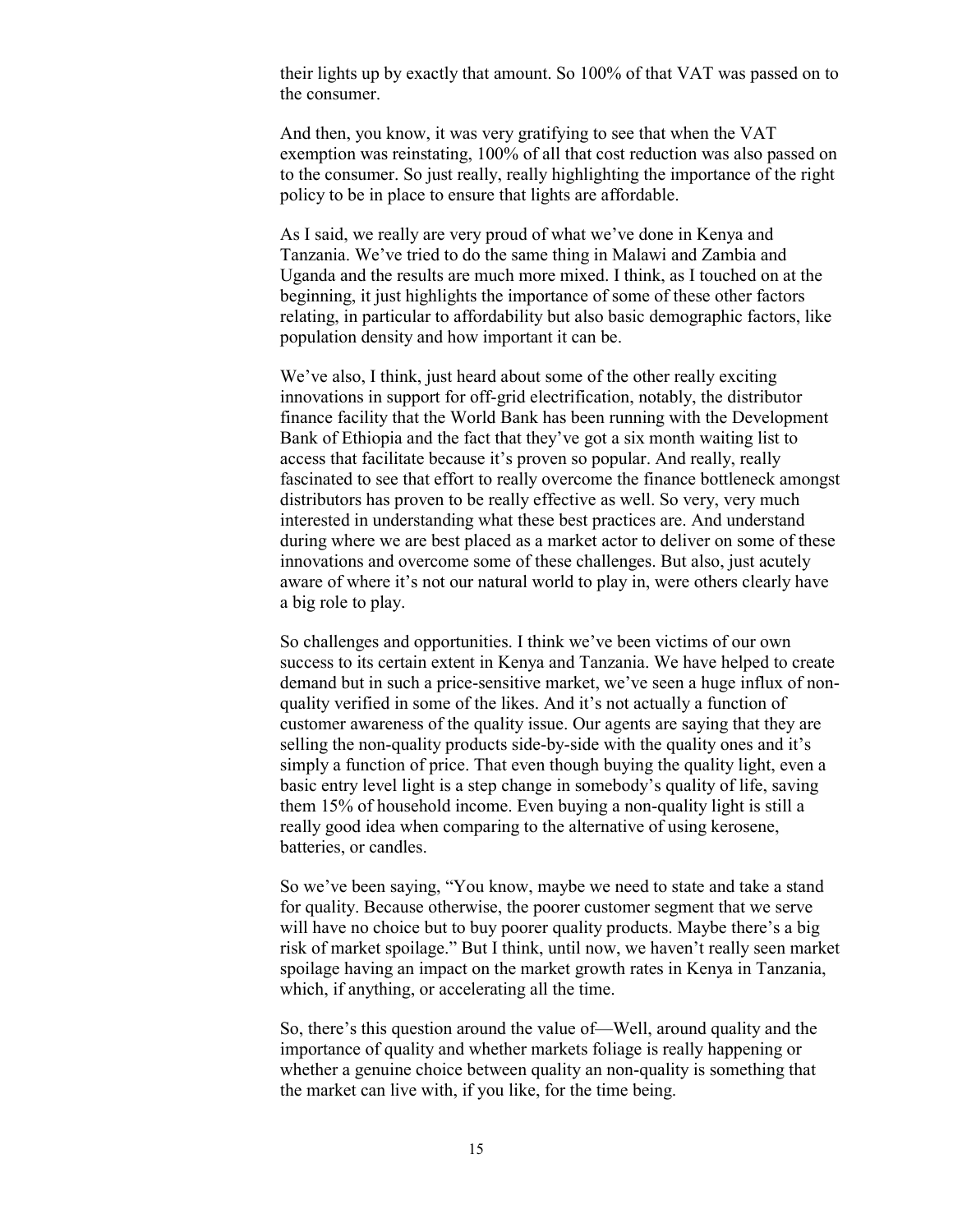We've seen intense competition as a result of crowding in others. The model, as I say, is loss leading, particularly the school campaigns. So we been surprised by the speed with which that has happened and have had to adjust accordingly by going to other areas where people aren't selling lights. For example, in Kenya at the moment, our strategy is very much to move away from the well-served areas and to go to the parts of the country were other people aren't selling lights, focusing on what we are best at.

And then, finally, as I said, the energy ladder, recognizing that affordability is still a major issue amongst our customer segment and recognizing that the real commercial value comes not in the entry-level light but in the customer journey and —

## [Break in Audio]

And to deliver much higher levels of functionality for—a higher margins for our business.

And then, finally, just to circle back on the Malawi example, which was the one that was included in the EUEI PDF publication. I think the key thing that we learned there is that our work is really not sufficient in itself. So we've been focusing on how to overcome the affordability issue in Malawi, testing are entry-level, pay-as-you-go products there, in a place that doesn't have a built mobile money market because we think that's what has the greatest potential to unlock volumes and to deliver significantly increased sales and to build up the market to enable even more people to access modern energy for lighting.

And then, relating to that, about 18 months ago, we started looking quite hard at how to do something about the VAT and tariff issue. We very much welcomed the World Bank's efforts to reestablish the Renewable Energy Industry Association in Malawi and were looking at establishing our own kind of pico solar caucus within that, with a specific view to addressing the VAT and tariff issue.

And then, thinking at a global level, as an NGO, we also do other activities to support the market as a whole. \_\_\_\_\_\_\_\_\_\_, we are about to embark on a piece of research with UNDP to try and demonstrate to governments that they can save money through—save money and kerosene subsidies through policies that promote off-grid lighting market growth. So trying to make that, kind of, macro-economic argument, that fiscal argument that, counter intuitively, not charging VAT on this technology will actually benefit the balance of payments and not cost anything.

And with that, I think, I would just like to touch on the core question that Michael answered right at the beginning. Why are 80% of the solar lights sales taking place in just three countries? I mean, if we were to highlight two or three really key drivers of that, we would say the zero VAT and tariffs was one and the product demonstration and scale, which we were able to help with in Ken's a in Tanzania really did help to pave the way for everything that came after it. And to help overcome that affordability issue by making people want lights more and be prepared to pay more for them. And then the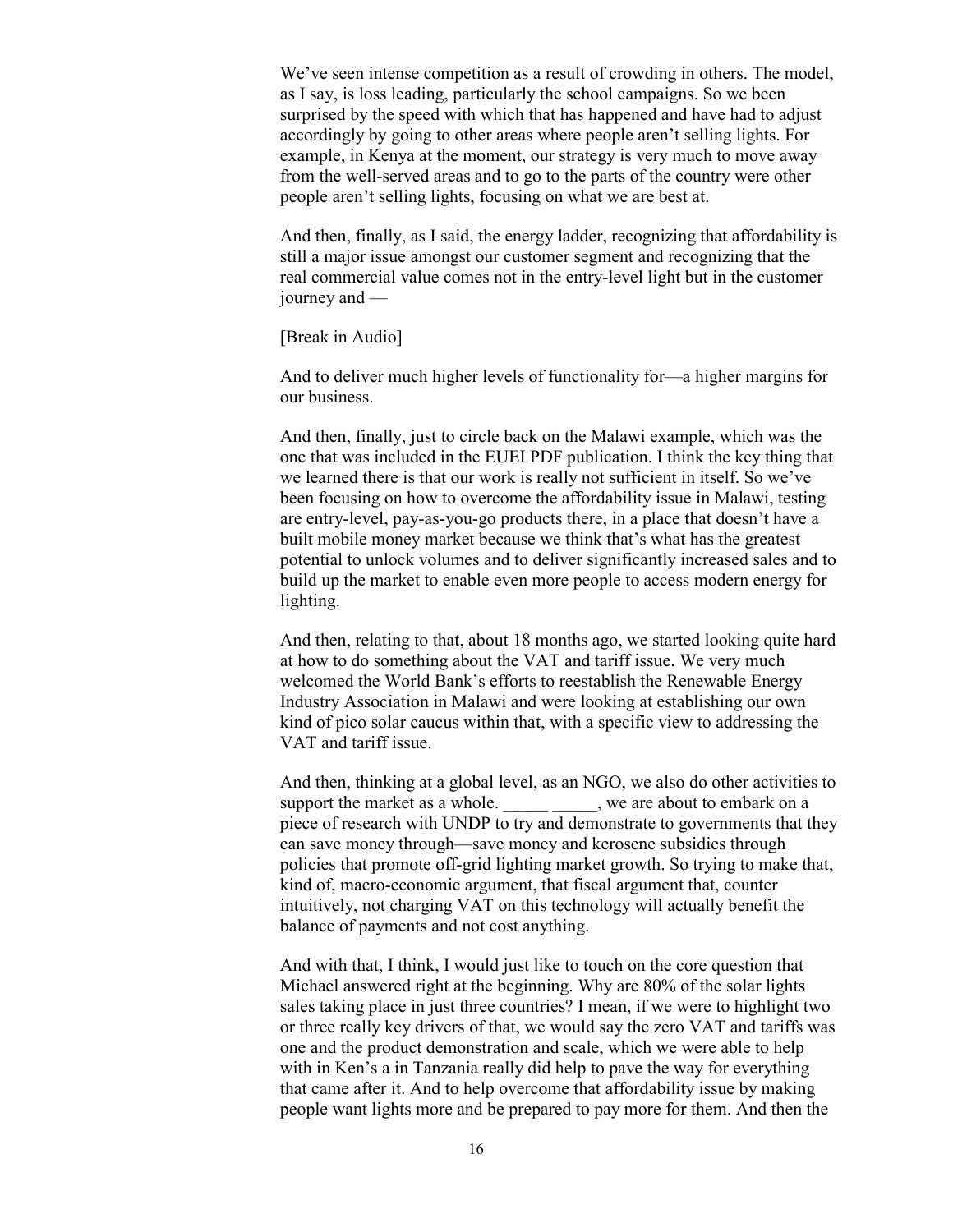|                      | distributor finance facility, which has clearly catalyzed a lot of businesses and<br>help people achieve a lot more sales over in Ethiopia.                                                                                                                                                                                                                                                                                                                                                                                                     |
|----------------------|-------------------------------------------------------------------------------------------------------------------------------------------------------------------------------------------------------------------------------------------------------------------------------------------------------------------------------------------------------------------------------------------------------------------------------------------------------------------------------------------------------------------------------------------------|
|                      | I think probably one of the concerning patterns is that, as the off-grid lighting<br>industry gets more and more dominated by pay-as-you-go companies, those<br>companies require certain level of claim density in order to operate. It's really<br>extraordinary what they're doing and the level of energy access they're<br>delivering two people who have not been able to access that kind of energy<br>before. But there is a kind of—There is a market concentration effect that's<br>happening as a result of the emergence of pay/go. |
|                      | And I think, in particular, everybody's so focused on being industry led,<br>responding to the demands of the market actors, that we're seeing a<br>divergence of what we're hearing from customers who are operating in<br>countries, who work in countries that are not attractive to commercial players,<br>like Malawi. They're telling us one thing. And then the industry players that<br>are talking about the various and those more developed markets are really<br>saying something quite different.                                  |
|                      | So I guess a key focus for us going forward and something would be keen to<br>see integrated into the use of this kind of framework EUEI PDF has<br>developed is the voices of those in energy poverty themselves. When they're<br>in an area that industry is not actively seeking to enter is there are just so<br>many barriers they will actually have something quite different to say<br>compared to the main off-grid lighting companies. So that divergence in that<br>concentration is very fascinating.                               |
|                      | With that, I'll close. I think I probably talked a little too long. But many<br>thanks.                                                                                                                                                                                                                                                                                                                                                                                                                                                         |
| <b>Tim Reber</b>     | All right, great. Thanks so much, Charlie. Some really great work you guys<br>are doing there and got quite a few questions. Hopefully, will have some time<br>to get to. If not, will send those along and let you answer those by email. But<br>in the meantime, will move right onto Christopher, who is going to tell us<br>about Foundation for Rural Energy Services. Chris-                                                                                                                                                              |
|                      | [Crosstalk]                                                                                                                                                                                                                                                                                                                                                                                                                                                                                                                                     |
| <b>Chris Service</b> | Yes, good afternoon again. Yes, can you hear me?                                                                                                                                                                                                                                                                                                                                                                                                                                                                                                |
| <b>Tim Reber</b>     | Yep.                                                                                                                                                                                                                                                                                                                                                                                                                                                                                                                                            |
| <b>Chris Service</b> | Excellent. Yes, good afternoon, everyone. Firstly, Charlie, thank you for your<br>presentation. Very interesting to hear what you guys are doing and also the<br>focus you had on the energy access ladder, which I think is a critical part,<br>which is often overlooked in many aspects of the industry.                                                                                                                                                                                                                                     |
|                      | So today, I'll be introducing FRES and our experience with decentralized<br>energy access in sub-Saharan Africa. I know Michael's value change analysis<br>focused on the case study in Molly, so I'll present a little bit about that<br>experience as well.                                                                                                                                                                                                                                                                                   |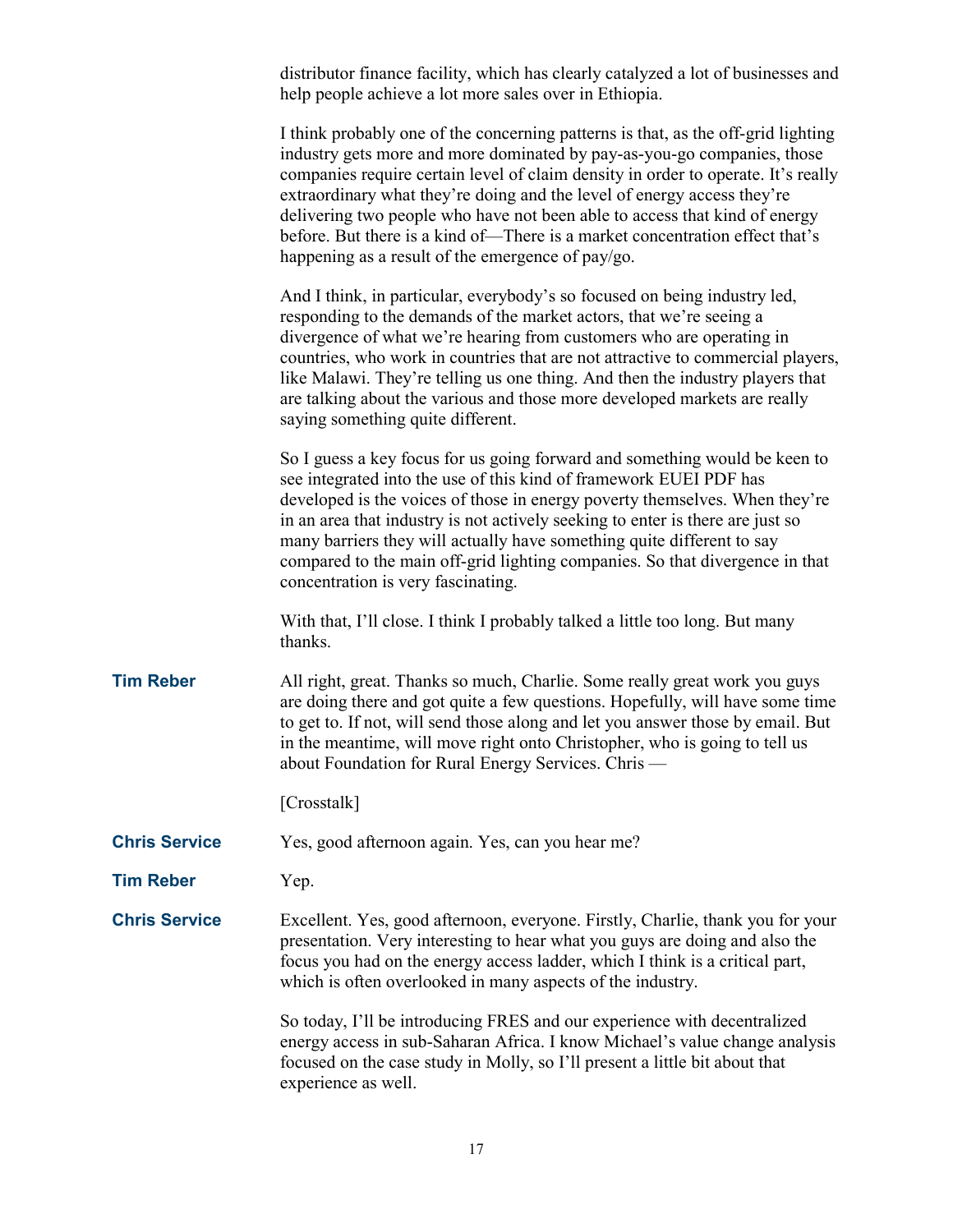So, who are we? We're a Netherlands-based foundation looking to accelerate rural electrification in sub-Saharan Africa. The reason we do this is, obviously, for socio-economic development purposes. So our mission is essentially to provide electricity to rural, off-grade areas of developing countries, principally by the use of solar energy.

How we do this in practice is by establishing local utility companies in rural areas. So we going to the country, establish a local commercial company, higher the general manager and then together, we roll out standardized feefor-service business model, which is essentially design to be replicate a bulk, scalable, and ultimately sustainable as well. It's a commercial approach with a focus on households and small enterprises in terms of our market segmentations I guess the energy access ladder. We're looking to provide electricity to those beyond basic lighting. So were not talking to the poor of the poor, but the slightly better off for, if you will. So we are looking to support income generating activities and productive use activities.

Before I go any further, a quick shout out to our industry spoke person. So the Alliance for Rural Electrification is based in Brussels and represents the decentralizing sector by supporting its members with target efficacy in facilitating access to funding. A quick example of this would be they recently had a—They launched a call for proposals with the OPEC Fund for Development and are in the implementation phase of that. But I would encourage anyone who is interested to know more about the energy access in Africa or Asia or developing countries in general to get in touch with \_\_\_\_\_ as well as the Practitioners Network to discuss these issues.

So, just a quick summary of where we are, the scale we are working, and which countries, and what we've achieved today. So FRES, in a nutshell, is working in five countries. We've got five companies and the countries supplied with roughly 230 local staff, who in turn contract work to another 98 staff. We have a customer base combined of 33,000 people, 33,000 customers, be them businesses, institutions, and households. And in total, I think we have 3.3 megawatt of installed solar capacity.

Just a bit of a fine-tuning on the evolution of the customer base since our establishment, 2001. As you can see, customers remain our core customers. And from 2006, you can see the evolution of mini-grid customers coming through.

Again, the installed solar capacity follows that of the customers. And what you will see is there was a dry patch from roughly 2006 two 2010, where there was really an absent of funding. And we use that time to do a lot of market research and which countries wanted to operate and where we wanted to go to from there. From 2011, we decided to expand and started up three new companies in 2008, 2011, and 2012 in Burkina Faso, Uganda, in Guinea-Bissau. And with that, comes the growth that you see in the PV capacity and the customers.

So, getting into the details, FRES business model, as I mentioned, where of the-four-service business model, which essentially is providing electricity as a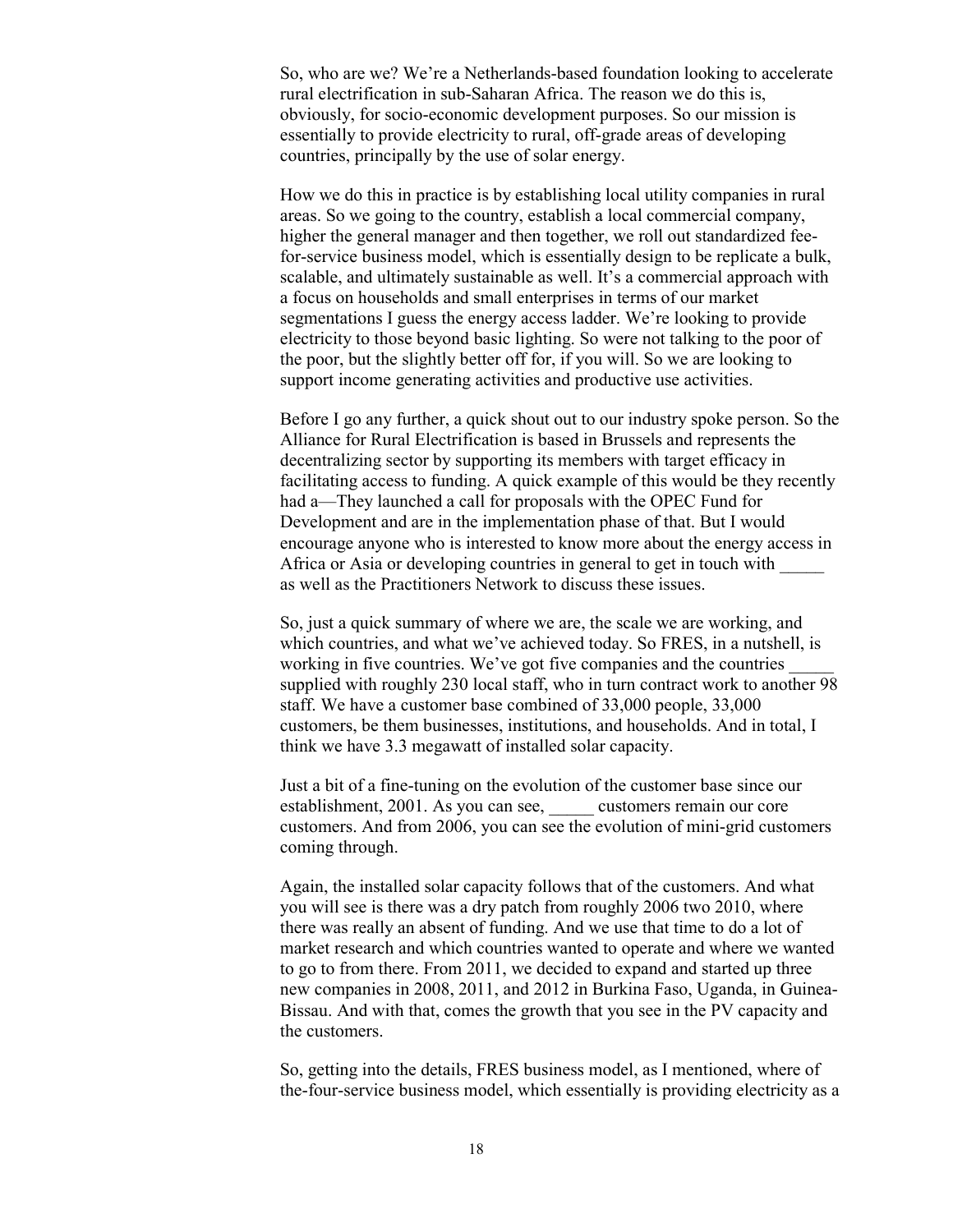service, rather than selling it as a product through solar home systems or solar lights. Key elements of the model is it's a commercial model. It's designed to create a profit where it's affordable to the end-user but it's also sustainable to the local company. So local companies are maintaining ownership of the systems. Therefore, installation, maintenance, and most essentially replacements of key components, such as charge controllers, most importantly, batteries—So the key element of that is if the lights go off, if the battery shuts down, then you know who to call and I will come and replace it.

So the customer essentially pays a monthly fee, starting from six euros for the entry-level and that gives them access to electricity with no extra hidden fees, for example maintenance if the battery breaks. We're there to replace it at no extra cost.

Another key element of the business model is the local ownership and with that, I mean we employ locals, we train locals so that the full sweep of activities from installation, marketing, management of the company and its solar home systems, and all the technical specs maintain at the local level.

This is just a quick overview of where FRES works in the value chain. So we essentially are involved from the initial research, be it from our own initiation or at the request of governments onto \_\_\_\_\_ research, market research, and essentially, the development of a business plan. With that in mind, we search out the financiers and get to the point where we can implement and monitor and adjust the company as necessary.

So the technologies. We operate two-core technologies, solar home systems, in many-grades. Solar home systems remain our core product. They're modular by design. So with our entry-level system it's an 80-watt peak system, up to a 320-watt system. And to give you an idea of where most of the customers sit, it's generally in the range of the second tier which would be 160-watt peak. I'll tie on to the idea of growth and demand a bit later but we have seen significant growth from when we started in 2001 until today's current level.

The other technology we use his mini-grids. So, at the moment, were operating 10 mini-grids, specifically in Mali. Seven of them are hybrid, two, 100% PV, and one, diesel only. The system capacities range from 50 kilowatt to 150-kilowatt peak. And, as I'm sure you're all aware, with mini-grids comes some limitations I'm where you can work. So the target market is densely populated, rural areas, which have diverse economic activities, which can support high uses of electricity.

So the tariffs. I guess the key principle that we want to take out from FRES' tariffs is looking to balance commercial and social drivers. Although our local companies are commercial by nature, we ourselves are a nonprofit. So that in itself means that were looking to have more on the social aspect of that. But essentially, we want to make sure that were affordable to our market. And when you're working, as Charlie mentioned, in the areas where there isn't really an established electricity or solar energy market and you really need to be accepted and affordable.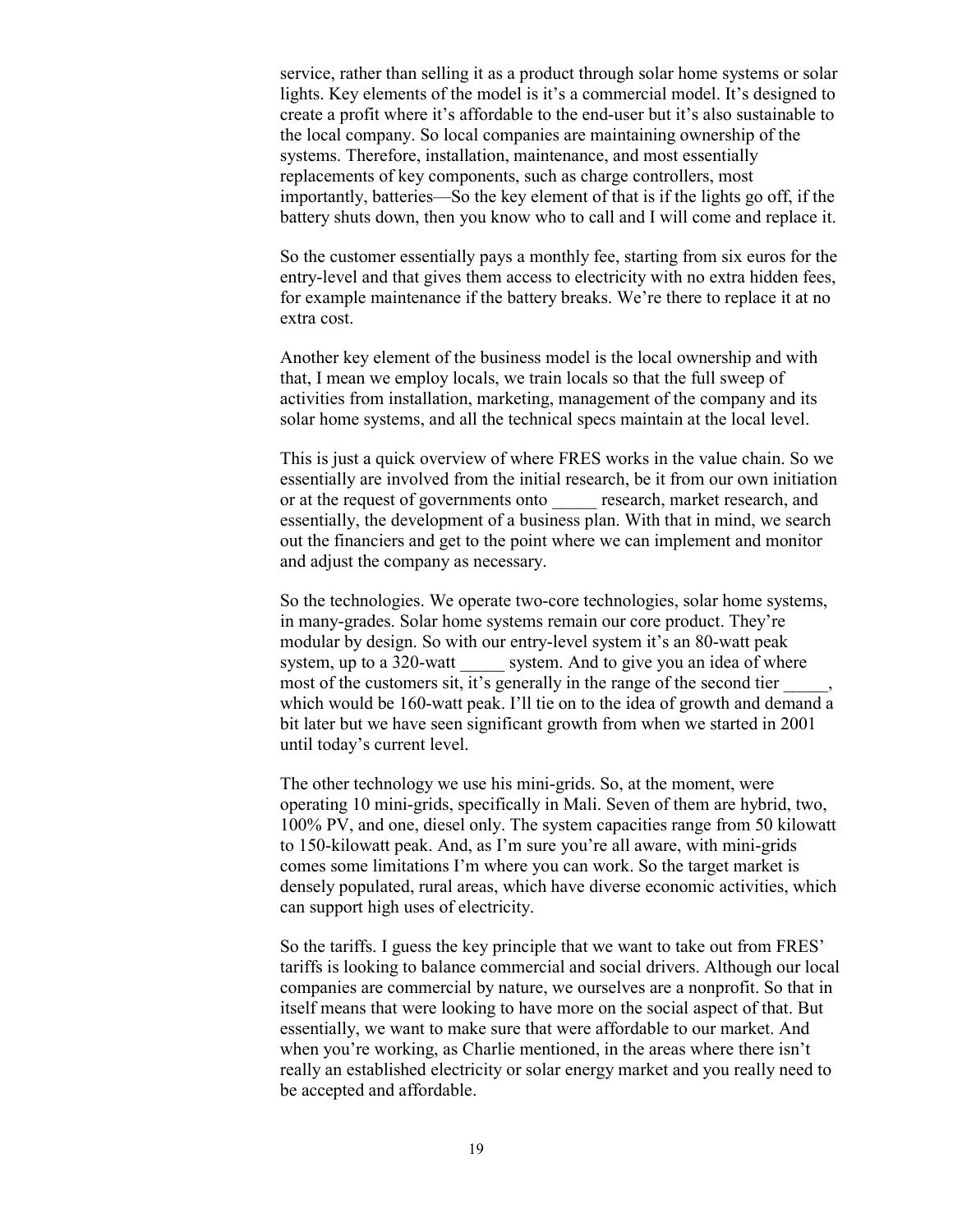So with that in mind, customer tariffs are designed to be financially sustainable at scale and not to be making a profit in the short term. In some— I will mention that in some of our countries, governments do regulate tariffs, particularly with regards to mini-grids. That's something to keep in mind.

In the case of solar home systems, the customer will pay a fixed fee, be it by week, by month, or per season, depending on if you're a farmer or the shop owner, for instance. It starts at six euros for the S1, the 80 W peak system, and will go modularly up from there. Payment is generally, in principle, particularly in West Africa, done by cash. Although we do accept mobile banking, which is very common in, for instance, East Africa.

In the case of mini-grids, tears are essentially tied to consumption. So along with a fixed monthly fee for the connection, customers are charged a euro the of 38 cents per kilowatt-hour. All mini-grid customers are also connected to prepaid meters in tariffs do include a provision for lighting.

So, moving on to our experience in Mali and what was presented in the value chain analysis, our local company there is Yeelen Kura. It's been operating since 2001 when it was established through a joint venture between the energy companies Nuon and EDF. From 2004, FRES has been managing this on behalf of Nuon and in 2008, ownership was officially transferred over to FRES and the staff trust fund of Yeelen Kura.

It is currently the only company that is operating mini-grids. As I mentioned, there are 10 mini-grids and we have seen significant growth and beyond the growth we've seen, there is a large unserved demand, you could say as well. We work closely with Amada with the Rural Electrification Agency of Mali and we have implemented a number of programs with them.

We are also in ongoing tariff negotiations with them. In general, it's going well. But you could say that the tariffs are more on the social than commercial side in Mali, even with our and our partnership with international agencies. But we have had good results in increasing the tariff in the last few years and we're working with Amada to sort of show them, "What is the tariff that you really need to produce the financial sustainability of your company and ultimately, the scaling of the industry in Mali?"

There's also, I think, has been a real win in Mali is our ongoing cooperation with a grid company, a Dutch grid company called Aliada. They work with us to essentially optimize the operating of the grid. As many of you know, national grids in Africa suffer gridlocks of up to 20% or 30% and in implementation, are mini-grids were no different. So, we've worked very well with them to restructure the grids, in terms of where are the high-energy users? Work and we better serve them with different cables or simply moving them? And today, it's been very successful were seeing great reductions down to, I believe, 12% and 15% of last year.

The customer base is 6300 as of June 2015. I think that may in fact be in error in the slide presented on the website. Just to keep that in mind.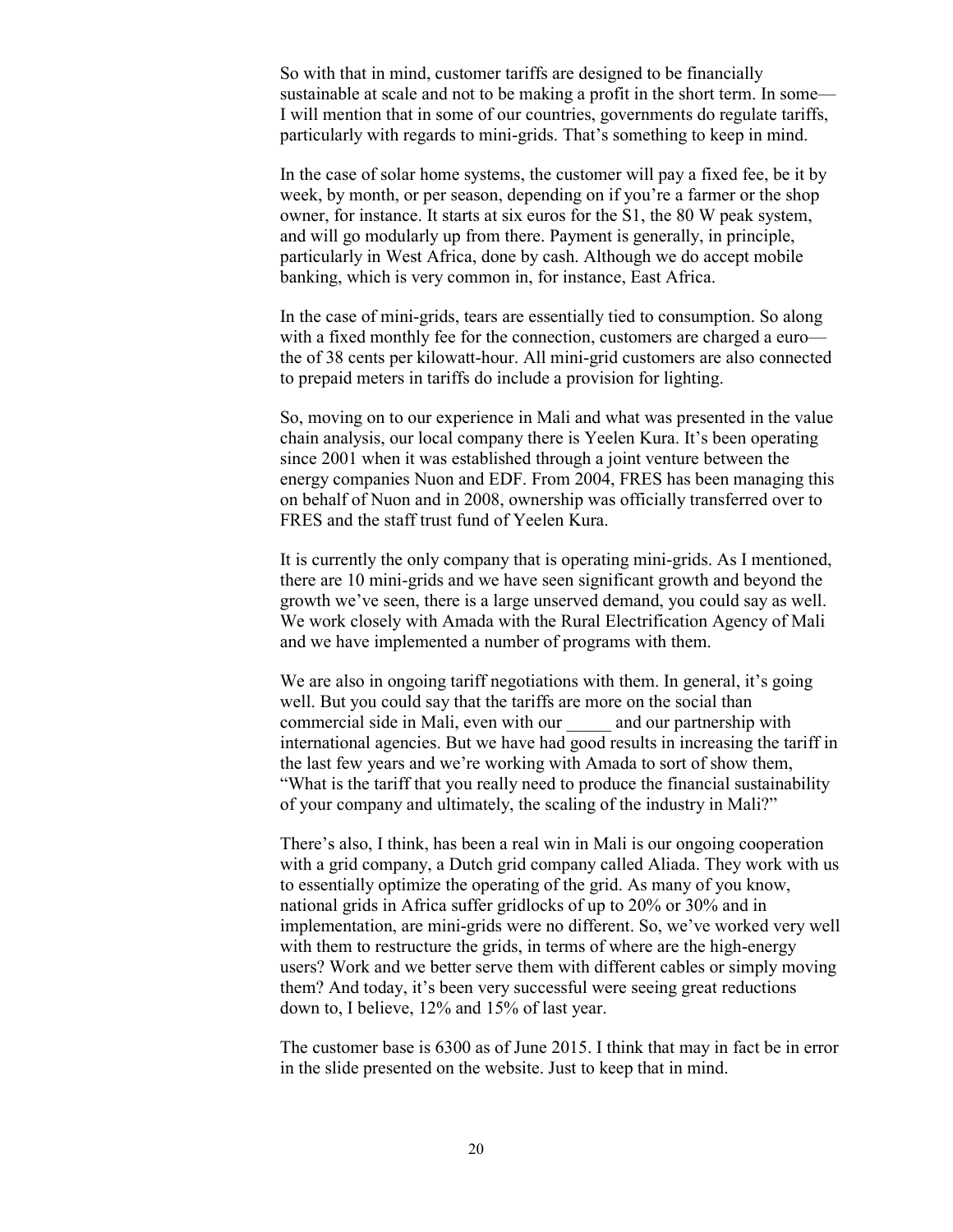And this is just a wee point I wanted to mention, and this is something that Charlie posted very highly on. It was the Energy Exist Letter. In the case of mini-grids, you see this graph, which will show the electricity consumption per customer from 2006 to 2014. In short, were looking at roughly 10% to 15% growth annually period were seeing much higher consumption during the day, which is, in fact, a good thing to be—Our systems were actually designed for higher use in the nighttime. So, we did, in fact, have larger battery banks. But the positive about this that the consumption profiles in general are more complement tree to the solar energy sources. So it's looking more positive for the ongoing projects in terms of increased capacity without the added expense of large battery banks.

We have—Due to the large increase in demand, we have implemented active demand-side management strategies. And I think it's a critical element to address this when you're developing a project. Bear in mind that once you're there for the long term, you really need to manage the demand but also plan for it. I think it's often a effect when it comes to funders and even project developers. So ultimately, we're there to support this growth. Were there for socioeconomic development. So you need to be able to design a project, which caters for this.

Just briefly, I'll touch on what we consider factors that have influenced our success today. At its core, we believe our business model is a key approach to that. As I mentioned, commercial, sustainable, and replicable—That's based over many years of looking at what components we use, how long we want the battery to last and to basically streamline what we do, which includes using PV, which is a rather robust and proven technology, to make sure that it is scalable, that were actually developing something that does incorporate its local—the local setting, in terms of how you market to the local community, what stakeholders you need to get involved with. But in its core, it's scalable.

And were looking to, obviously, grow as much as we can and we think a commercial approach to that is one element for that. And the second is feefor-service. For the market segmentation that we're looking to support, they simply can't afford to buy a system. So providing electricity as a service and an affordable service is a key element of that.

Maintenance and replacing guarantees are also a critical element of our model. As I mentioned, were not there for the short term, were there for the long term. So, as Charlie put it, to demonstrate what is possible in these regions, to provide, I guess, real case studies that prove that solar PV can be accepted by the community and, in a sense, pave the way for other operators to come forward. As I mentioned, were looking to support productive use activities. So electricity, beyond basic lighting and helping people develop income-generating activities.

Another key element is the governance model that FRES employed. So every local company has a Board of Directors, a three-person team that monitors the performance of the company on a monthly basis with four key business indicators. Each company is, of course, required to present a business plan for the coming five years on an annual basis. And with that in mind, there is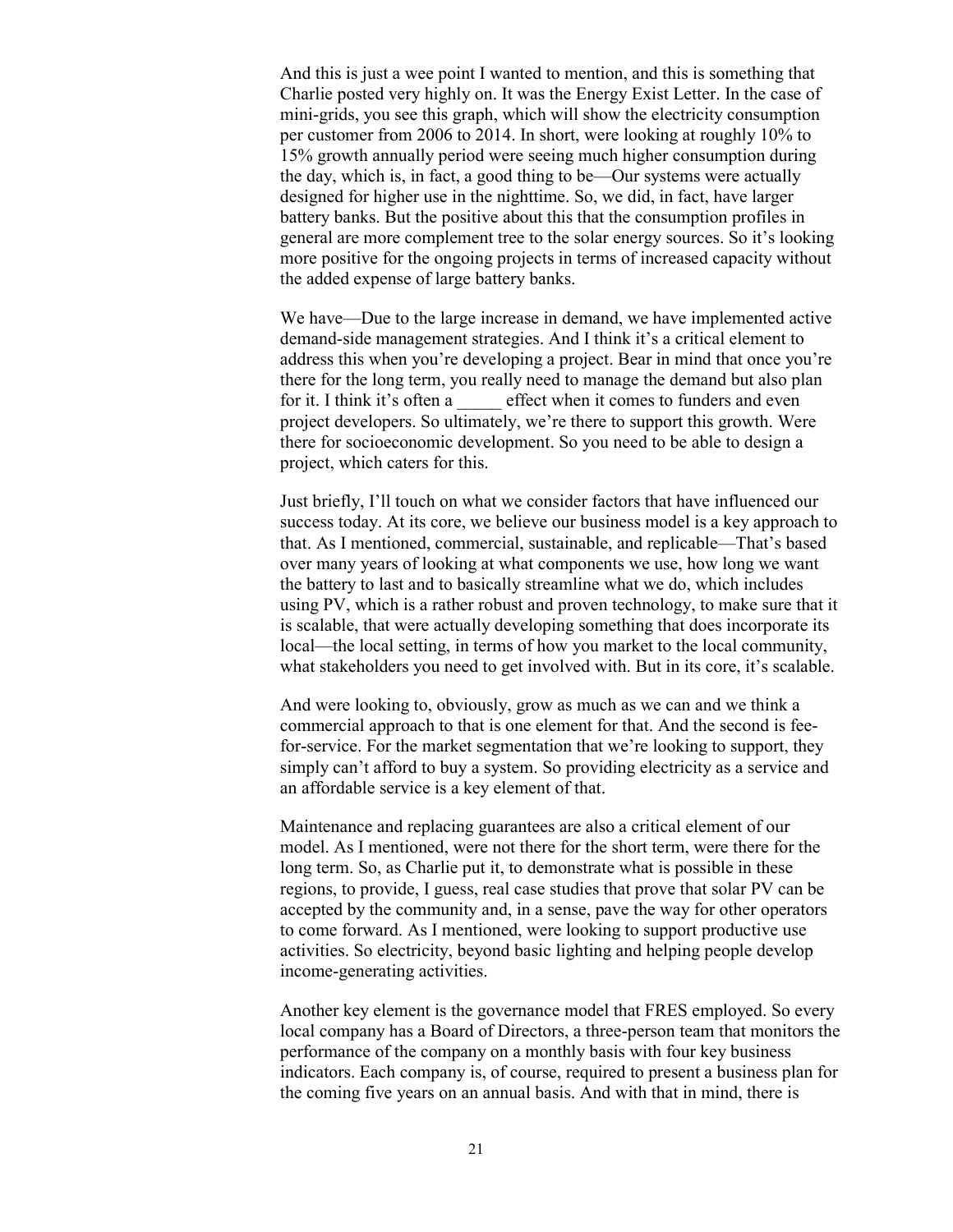ongoing communication between the Board of Directors FRES and the local company.

Risk management is another critical element. And I think it's important when you're working in these industries is to focus on what you're good at and managing what you're not good at, looking for the key partners that you need at the local setting, for example. Or who you need at the international setting as a lobbying partner, for example, if things get difficult. One example would be the coup d'état in Mali in 2012. When something like that happens anger using, for example, donor financing, the financing often gets blocked due to political situations such as that. So with a lot of strong lobbying support, we were able to get the money that we had already invested. So I think risk management has definitely been a critical element in our success in working with the technical and legal partners that we need to make sure that collectively we were all getting the job done, even if we don't have the expertise in-house.

And procurement policy. We operate a centralized procurement policy here at FRES. In the key element of that is the bulk purchasing. We have higher purchasing power with our suppliers as well as that we are able to dictate with our technical specifications exactly what components we want. We want high-quality components that will last in the field. Because, ultimately, you're working in areas which a remote, not hugely densely populated. And so, when a battery breaks, you don't want to be going out there every year, every two months, for example. You want a battery that will last five years. And in that sense, you can keep your operational costs as low as possible an ultimately be more effective at what you're doing.

As I mentioned earlier, local ownership is a key element and making sure that local employees are trained and capable of doing what they do. Today, that has largely been focused on technical capacities but we are seeing an ongoing need to have more managerial focus and training in the future. I think it's something I touch on a bit later but finding qualified staff in some of these remote, rural locations is a difficult challenge to overcome when it comes to making these companies work. Local ownership is a key element in terms of getting buy-in from your local stakeholders, be them national governments, local authorities, or, ultimately, the community.

We have partnered with a number of organizations from financial onto technical, legal, fiscal, financial—As I mentioned, this is part of arise mitigation policy, particularly in the case of technical. We're a small team here, six of us here in the Netherlands, and we work with a lot of paid, mainly unpaid volunteers will help us with our technical capacities, legal and financial as well.

So some of the challenges and the lessons learned. Despite the hype, there still I would say insufficient financing available for the necessary scale up. Of course there are, I think, since the declaration of \_\_\_\_\_ aid for Sustainable Energy for all, we have seen these capital markets open up somewhat. But I think, in general, it could be argued that a lot of the funding is \_\_\_\_\_ for demonstration, innovation, pilot projects, and really needs to be a focus on the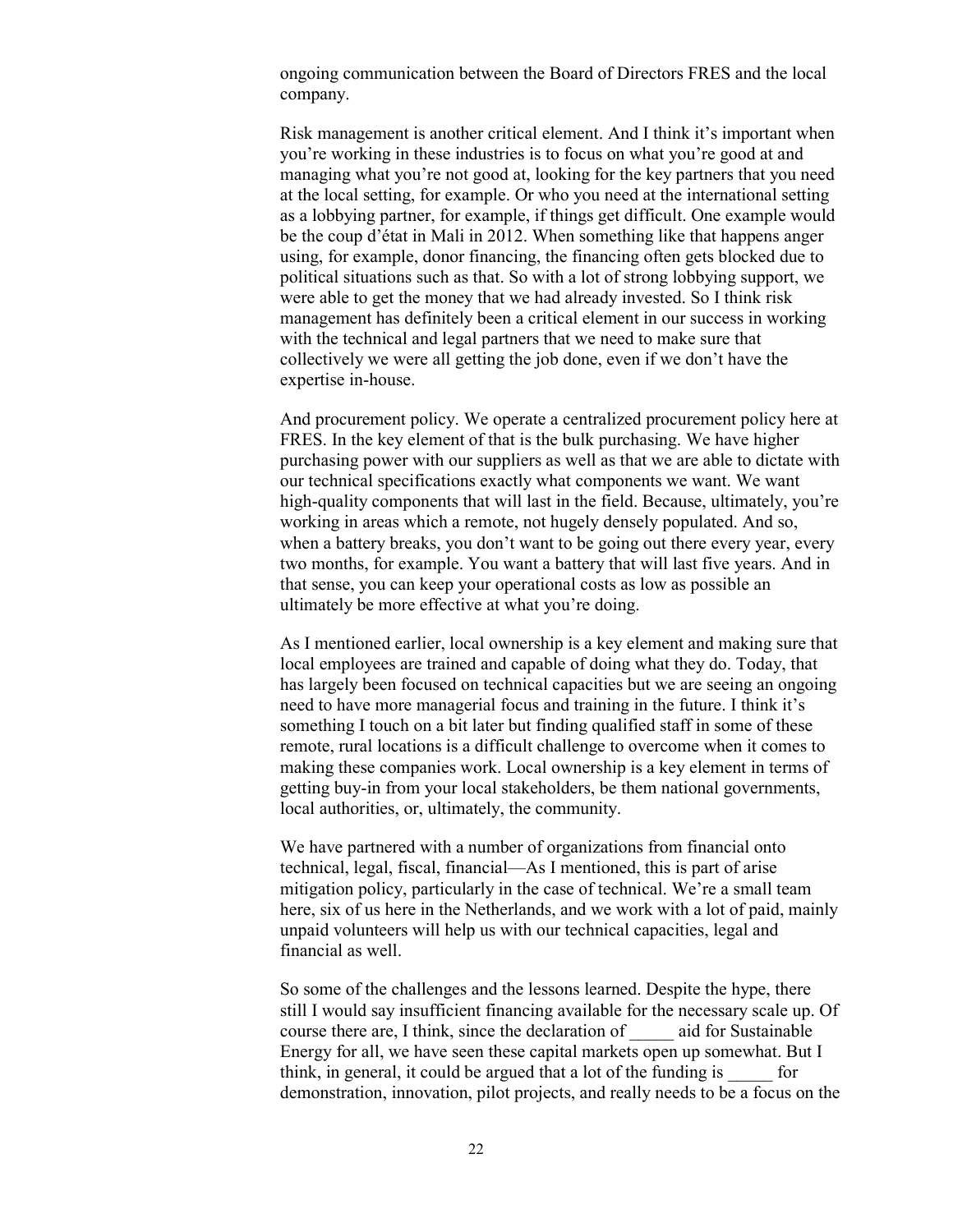scale up as well for those people who have proven that they have a model that works and the real bottleneck is financing.

Some of the challenges in the operational side. Sustainable tariff structures are a key element. When I say this, I particularly mention mini-grids because from a political perspective, as soon as your operating a grid, you do come into it a lot more difficulties, lot more hurdles. In some countries have dealt with them. Some are trying to deal with them. And some—They really are a block for people to go in there and actually operate them.

Another key challenge for us is non-payment, be it soft ways to mitigate that, through education in strong controls or using technology such as prepayment to combat that. What we have seen is in general—I don't know if it's our companies or if it's a regional thing. But we have seen higher payment rates in West Africa. I will say that.

Another challenge is managing the growth and demand. Most of the minigrids in solar home systems—Of course, increased demand shows that you're doing a good job in a sense. But it also comes with higher investment costs and higher strain on your systems. And managing that growth but also planning for it with your financial partners is also a key challenge.

And as I mentioned earlier, a qualified staff is another key challenge. One of the opportunities that we see —

**Tim Reber** Chris, sorry to interrupt but due to time, would it possible to wrap up in the next minute?

**Chris Service** Yep. No problem.

Very quickly, I think energy-efficient appliances are where we really need to hit in terms of managing this growth in demand. There's a huge opportunity for it to reduce our costs but also to enable access to the end user. The currently the distribution channels aren't well defined. And I will move on.

Just very briefly, the next steps for FRES is establishing a new company in Cameroon. We undertook market assessment this year and hope to have that in the coming months. Mini-grid operations will commence in Guinea-Bissau, either at the end of this year or next year. Apart from that, there is an ongoing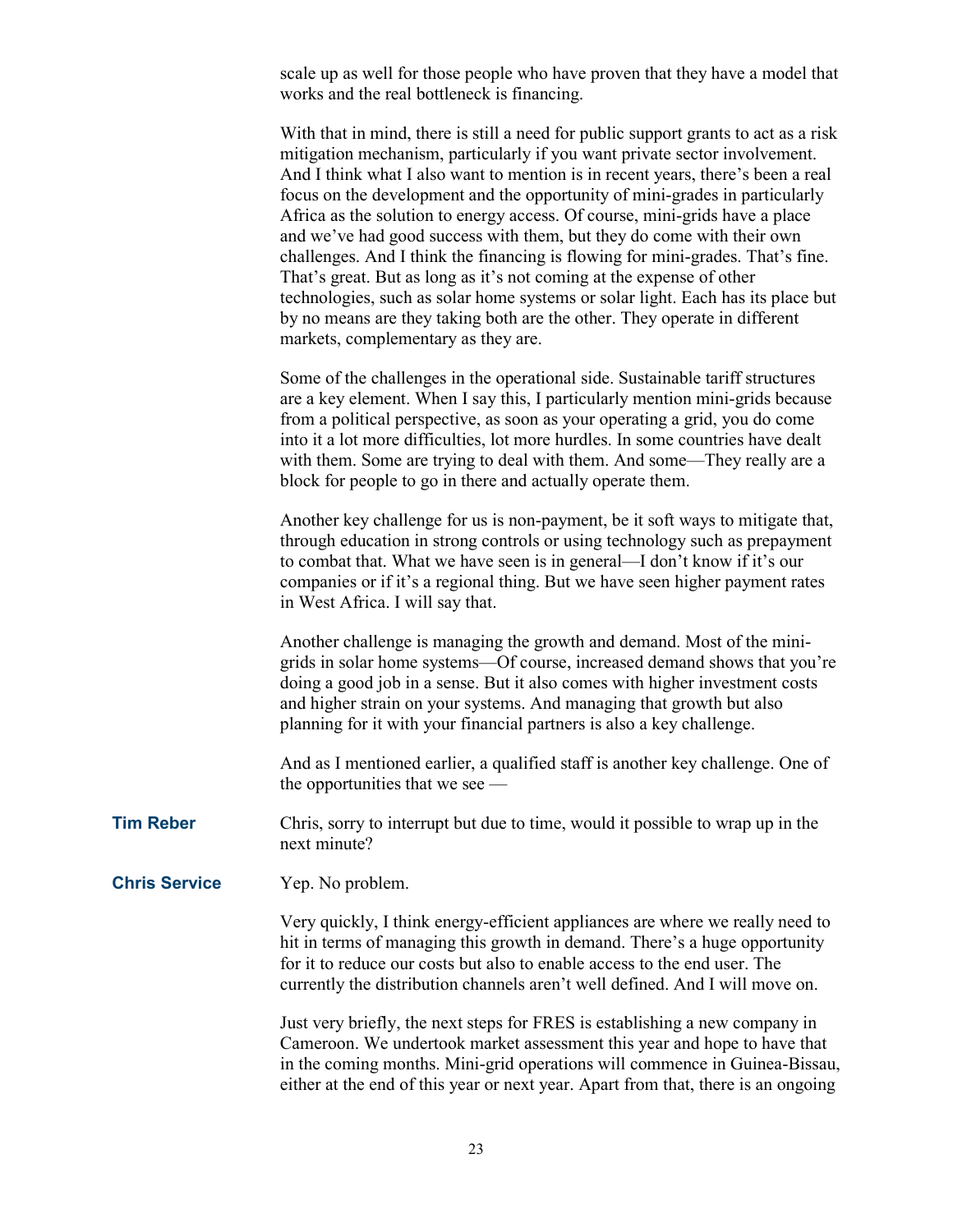focus on optimizing the financial performance of our companies as well as the technical and performance of the mini-grids.

Quick shout out to our sponsors and partners. And with that, questions.

**Tim Reber** All right. Thanks so much. And again, sorry for kind of rushing things along. We did want to give Michael just a couple minutes here to provide some wrap-up in tying everything back together. So Michael, if you could give it to maybe two minutes and no more than that so we have time for at least a couple of questions, that be great.

**Michael Franz** Yeah, will do—Will try to do. Thanks to both presenters. I think what came up very clearly is how they, with quite different models operating, actually in different market segments, deal with the specific situation and how they addressed the specific challenges. I think the \_\_\_\_\_ that Charlie used, that both of them actually have catalyzing effect in the geography, in the market segment that they're operating.

> In terms of how we present the case studies in our publication, I think, actually, both presentations, in fact, enriched the analysis of the case studies to the extent that some additional things could be added there. But that's what I mentioned earlier. The model can accommodate that and still make recommendations. What I found very interesting to see is how the SolarAid value chain ropes in different actors. Whereas, FRES for the minigrid market essentially—You called it full cycle or vertically integrated value chain.

> I think also another aspect that came out very clearly, that I found very relevant in Christopher's presentation is the aspect of the mini-grid \_\_\_\_\_ productive use. It's also often mentioned in the context of anchor business clients, ABC model, as being very important for a good revenue base for mini-grid projects. But then, of course, also the fact that may be one can say that—Whereas, in mini-grids and in the SolarAid market segments, you have the complexities of your business model and of your client side that you need to deal with. And, of course, in the SolarAid market for PV, you have two regulatory complexity of EAT and of the quality issues and the governance of the quality. But then the problem, the challenge of mini-grids is that you're dealing with also all kinds of additional regulations that must be in place and that need to be addressed somehow.

Last but not least, what Christopher said in the end—the space. I think that's really important and that's something where still awareness could be greater and needs to be built that when it comes to electrifying rural areas, bringing electricity to those that don't have electricity yet out there. There is a space for all the technologies that are there. There is a space where it makes more sense to extend the grid. There is a space for mini-grids. And there is a space were neither the grid nor mini-grades makes sense. And where there is a space for stand-alone systems, which could be solar home systems or lanterns. There is even going to be geographical overlap.

I have worked for many years and lived for many years in East Africa myself. I have seen some places where there still was the grid and there are still some